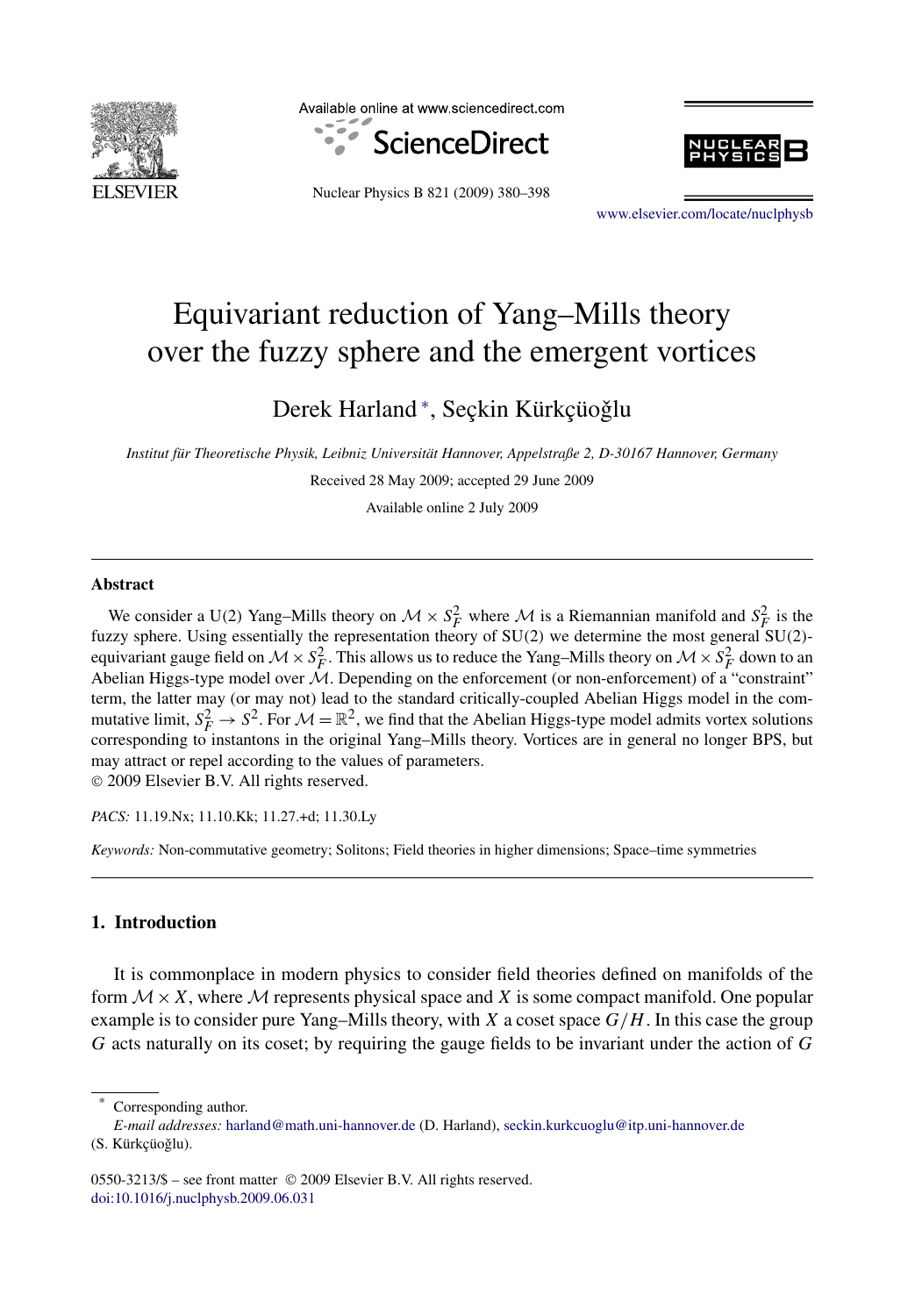up to a gauge transformation, one obtains a new gauge theory on  $M$ . In this way a relatively complicated theory on M is obtained from a relatively simple theory on  $M \times X$ . We shall call such a process "equivariant reduction".

The first example of equivariant reduction was due to Witten [\[1\].](#page-17-0) He showed that Yang–Mills theory on  $\mathbb{R}^4$  reduces under SU(2)-equivariance to an Abelian Higgs model on a 2-dimensional hyperbolic space  $\mathbb{H}^2$ , and thereby constructed the first instantons with charge greater than 1. The space  $\mathbb{H}^2$  emerges naturally in this example, because  $\mathbb{R}^4 \setminus \mathbb{R}^2$  is conformal to  $\mathbb{H}^2 \times S^2$ , and Yang–Mills theory is conformally invariant in four dimensions.

In subsequent years two major formalisms have been developed to perform more exotic equivariant reductions. Historically, the first was "coset space dimensional reduction" (CSDR) [\[2,3\],](#page-17-0) which uses intrinsic coordinates on the coset space, and is generally used as a method to try to obtain the standard model on the Minkowski space  $\mathcal{M} = M^4$  starting from a Yang–Mills–Dirac theory on the higher dimensional space  $M^4 \times G/H$ . The second is the "quiver" approach [\[4–7\],](#page-17-0) which uses a more sophisticated language of equivariant vector bundles, and has the interesting feature of reducing self-dual instantons on  $M \times X$  to BPS vortices on M. The two approaches seem on the whole to be equivalent, but tend to emphasise different features of equivariant reduction. In particular, Witten's example is the basic one in both approaches.

The quiver approach has also been applied to the case where  $M$  is a non-commutative manifold (the 2*d*-dimensional Moyal space  $\mathbb{R}_{\theta}^{2d}$ ) and with some success: the dimensionally reduced Bogomolny equations are, for appropriate choice of parameters, integrable [\[4\].](#page-17-0) So it is natural to ask: what happens when the coset space  $X$ , instead of the physical space  $M$ , is non-commutative, or both spaces are non-commutative? In particular, does the reduced theory still have vortices, and are they BPS? In this paper, we will focus on the case, where only the coset space *X* is non-commutative.

A particular class of non-commutative coset spaces have been known for quite some time in the literature. Namely, these are the "fuzzy spaces", of which the simplest and the most famous example is the fuzzy sphere,  $S_F^2$  [\[8,9\].](#page-17-0) Gauge theory has been formulated on  $S_F^2$  [\[10–12\]](#page-17-0) and the group SU*(*2*)* acts naturally on it, so it seems well-suited for equivariant reduction. Actually, equivariant reduction over fuzzy spaces has already been discussed in the literature, using the CSDR approach [\[13\].](#page-17-0) However, only very simple examples have been studied so far, and not in great detail, so it seems important to try to perform an equivariant reduction in full. In particular, one should compare equivariant reduction over fuzzy spaces with reduction over normal coset spaces to see what new features emerge. It is worth mentioning that the fuzzy sphere appears in other gauge-theoretic contexts, such as the Aharony–Bergman–Jafferis–Maldacena model [\[14\].](#page-17-0) Equivariant reduction might prove a useful tool for constructing solutions to such models, per-haps along the lines of [\[15\].](#page-17-0)

With these motivations in mind, in this paper we present the fuzzy generalisation of Witten's equivariant reduction over  $M \times S^2$ . To this end, we start from a U(2) Yang–Mills theory on  $M \times S_F^2$  and using essentially the representation theory of SU(2) we determine the most general SU(2)-equivariant gauge field on  $M \times S_F^2$ . This allows us to compute the reduced action in full. The latter appears to be an Abelian Higgs-type model over  $M$ . Specializing to a concrete and a simple case by selecting  $\mathcal{M} = \mathbb{R}^2$ , we demonstrate that this model admits classical vortices and present their numerical solutions.

An outline of the rest of this paper is as follows: in Section [2](#page-2-0) we will review gauge theory on  $M \times S_F^2$ , in particular emphasising the approach in which it can be dynamically generated by a gauge theory on  $M$  with a larger gauge group. In Section [3](#page-4-0) we will review equivariant reduction over the fuzzy sphere, and give an explicit parametrisation of the equivariant gauge fields. In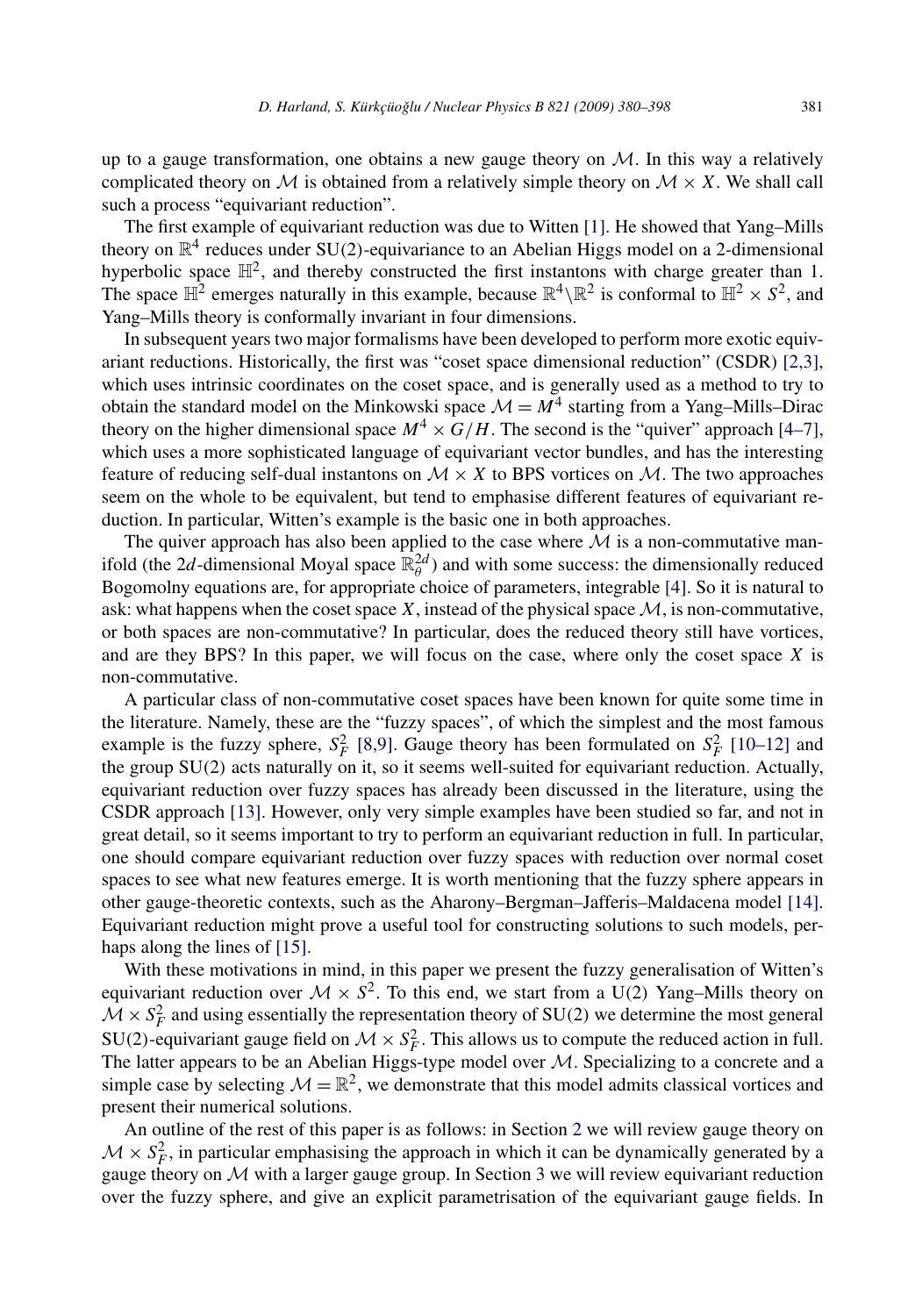<span id="page-2-0"></span>Section [4](#page-6-0) we will carry out the reduction procedure, and give the reduced action explicitly. Section [5](#page-8-0) collects our analysis on the vacuum structure of the reduced theory, and Section [6](#page-9-0) collects our results on its vortex solutions. We summarise and comment on our results and mention some directions for future work in Section [7.](#page-14-0)

# **2.** Yang–Mills theory on  $\mathcal{M} \times S_F^2$

In this section, we collect the essential features of gauge theory on  $\mathcal{M} \times S_F^2$ . Actually, pure Yang–Mills theory on this space naturally appears as an effective description of a particular gauge theory with scalars on  $M$ , as was recently pointed out in [\[16\].](#page-17-0)

We start by defining a gauge theory on M. Let  $y^{\mu}$  be coordinates on M, let  $A_{\mu}$  be  $su(N)$ valued anti-Hermitian gauge fields and let  $\phi_a$  ( $a = 1, 2, 3$ ) be 3 anti-Hermitian scalar fields transforming in the adjoint of  $SU(N)$ . We introduce an action,

$$
S = \int_{\mathcal{M}} d^d y \operatorname{Tr}_{\mathcal{N}} \left( \frac{1}{4g^2} F_{\mu\nu}^{\dagger} F_{\mu\nu} + (D_{\mu} \phi_a)^{\dagger} (D_{\mu} \phi_a) \right) + \frac{1}{\tilde{g}^2} V_1(\phi) + a^2 V_2(\phi), \tag{2.1}
$$

$$
V_1(\phi) = \text{Tr}_{\mathcal{N}}(F_{ab}^{\dagger}F_{ab}), \qquad V_2(\phi) = \text{Tr}_{\mathcal{N}}((\phi_a \phi_a + \tilde{b})^2). \tag{2.2}
$$

Here *a*,  $\tilde{b}$ , *g* and  $\tilde{g}$  are constants and Tr<sub>N</sub> =  $\mathcal{N}^{-1}$  Tr denotes a normalised trace. In *V*( $\phi$ ) we have used the definition

$$
F_{ab} := [\phi_a, \phi_b] - \varepsilon_{abc}\phi_c,\tag{2.3}
$$

whose purpose will become evident shortly.

It is useful to note that  $\phi_a$  transform in the vector representation of an additional global SO(3) symmetry, and that  $V_1$  and  $V_2$  are invariant under this symmetry.

This theory spontaneously develops extra dimensions in the form of fuzzy spheres as formulated in detail in [\[16\].](#page-17-0) Let us very briefly see how this actually comes about. We observe that the potential  $\tilde{g}^{-2}V_1 + a^2V_2$  is positive definite, and that solutions of

$$
F_{ab} = [\phi_a, \phi_b] - \varepsilon_{abc}\phi_c = 0, \quad -\phi_a\phi_a = \tilde{b}
$$
\n(2.4)

are evidently a global minima. A solution to these equations may be obtained by taking the value of *b* as the quadratic Casimir of an irreducible representation of SU(2) labeled by  $\ell$ :  $b = \ell(\ell+1)$ with  $2\ell \in \mathbb{Z}$ . If we further assume that the dimension N of the matrices  $\phi_a$  is  $(2\ell + 1)n$ , then (2.4) is solved by the configurations of the form

$$
\phi_a = X_a^{(2\ell+1)} \otimes \mathbf{1}_n,\tag{2.5}
$$

where  $X_a^{(2\ell+1)}$  are the (anti-Hermitian) generators of SU(2) in the irreducible representation  $\ell$ , which has dimension  $2\ell + 1$ . Here we have implicitly used the isomorphism  $u((2\ell + 1)n) \cong$  $u(2\ell + 1) \otimes u(n)$ . We observe that this vacuum configuration spontaneously breaks the SU(N) down to  $U(n)$  which is the commutant of  $\phi_a$  in (2.5). Fluctuations about this vacuum are described by a gauge theory on  $\mathcal{M} \times S_F^2$ , as we shall shortly see.

We also wish to note that the most general solution to the equations in  $(2.4)$  is not known. However, a large class of solutions to these equations exist. They are given by the block diagonal matrices

$$
\phi_a = \text{diag}(\alpha_1(2\ell_1 + 1) \otimes \mathbf{1}_{n_1}, \dots, \alpha_k(2\ell_k + 1) \otimes \mathbf{1}_{n_k}),\tag{2.6}
$$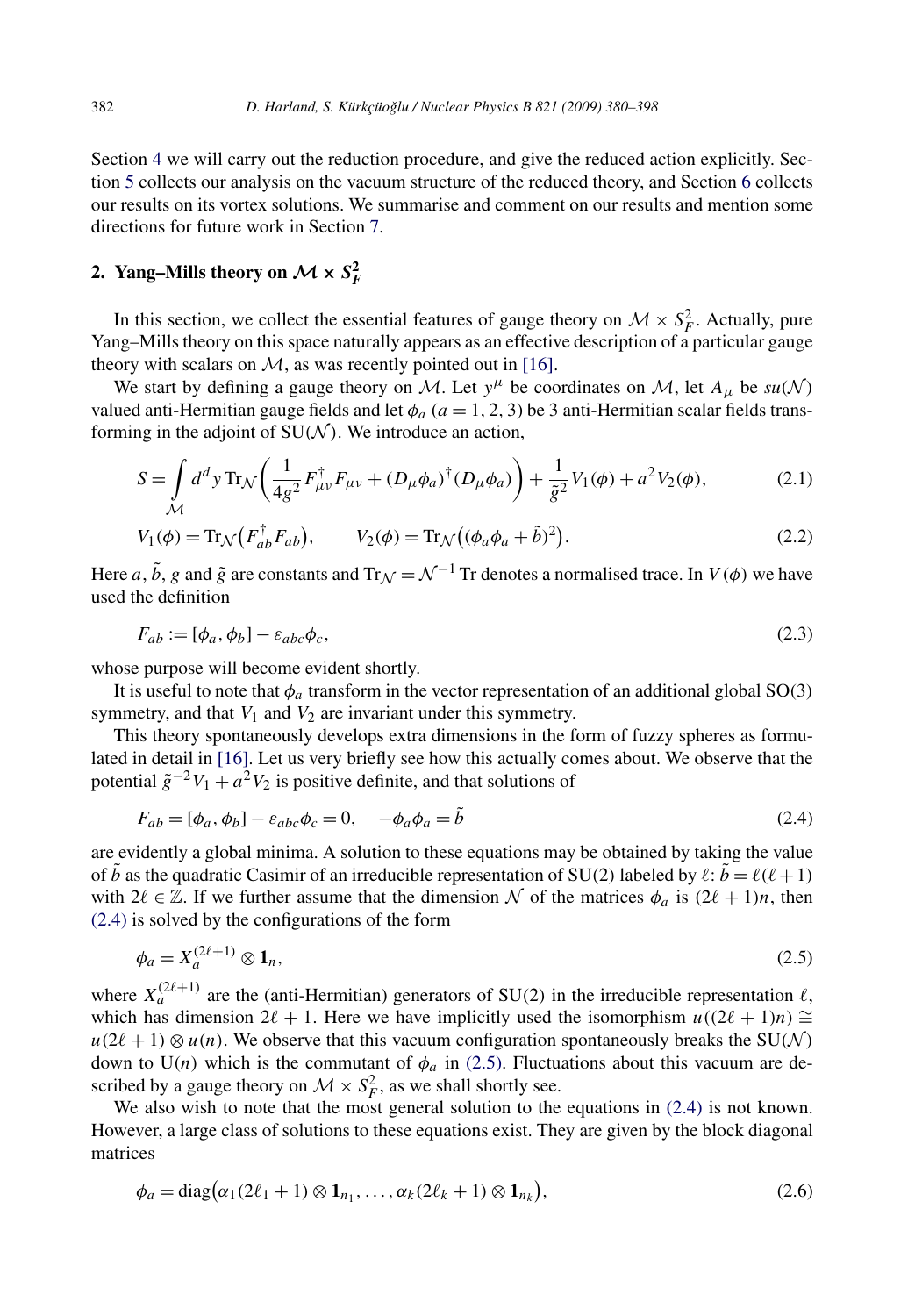<span id="page-3-0"></span>such that  $\mathcal{N} = n_1(2\ell_1 + 1) + \cdots + n_k(2\ell_k + 1)$  and for some suitably chosen constants  $\alpha_i$ . For instance, for  $k = 2$ , this vacuum configuration leads to spontaneous breaking of SU(N) down to  $SU(n_1) \times SU(n_2) \times U(1)$ . It turns out that for  $k = 1$  and  $k = 2$ ,  $SU(n)$  and  $SU(n_1) \times SU(n_2) \times U(1)$ .  $U(1)$  are the effective low-energy gauge groups of the reduced theories on  $M$ , respectively.

For details of these results, and a discussion on another type of solution to the equations in [\(2.4\)](#page-2-0) with off-diagonal corrections, we refer the reader to the original article in [\[16\].](#page-17-0) Hereafter we will focus our attention on the vacuum configuration given in [\(2.5\).](#page-2-0)

The fuzzy sphere at level  $\ell$  is defined to be the algebra of  $(2\ell + 1) \times (2\ell + 1)$  matrices  $Mat(2\ell + 1)$ . The three Hermitian "coordinate functions"

$$
\hat{x}_a := \frac{i}{\sqrt{\ell(\ell+1)}} X_a^{(2\ell+1)} \tag{2.7}
$$

satisfy

$$
[\hat{x}_a, \hat{x}_b] = \frac{i}{\sqrt{\ell(\ell+1)}} \varepsilon_{abc} \hat{x}_c, \quad \hat{x}_a \hat{x}_a = 1,
$$
\n(2.8)

and generate the full matrix algebra  $Mat(2\ell+1)$ . There are three natural derivations of functions, defined by the adjoint action of  $su(2)$  on  $S_F^2$ :

$$
f \to \text{ad}\, X_a^{(2\ell+1)} f := \left[ X_a^{(2\ell+1)}, f \right], \quad f \in \text{Mat}(2\ell+1). \tag{2.9}
$$

In the limit  $\ell \to \infty$ , the functions  $\hat{x}_a$  are identified with the standard coordinates  $x_a$  on  $\mathbb{R}^3$ , restricted to the unit sphere and the infinite-dimensional algebra  $\mathcal{C}^{\infty}(S^2)$  of functions on the sphere is recovered. Also in this limit, the derivations  $[X_a^{(2\ell+1)},\cdot]$  become the vector fields  $-i\mathcal{L}_a = \varepsilon_{abc}x_a\partial_b$  induced by the usual action of SO(3).

Fluctuations about the vacuum [\(2.5\)](#page-2-0) may be written

$$
\phi_a = X_a + A_a,\tag{2.10}
$$

where  $A_a \in u(2\ell+1) \otimes u(n)$  and we have abbreviated  $X_a^{(2\ell+1)} \otimes \mathbf{1}_n =: X_a$ . Then  $A_a$ ,  $a = 1, 2, 3$ , may be interpreted as three components of a  $U(n)$  gauge field on the fuzzy sphere. Thus,  $\phi_a$  are the "covariant coordinates" on  $S_F^2$  and [\(2.3\)](#page-2-0) defines the associated curvature  $F_{ab}$ . The latter may be expressed in terms of the gauge fields  $A_a$  as:

$$
F_{ab} = [X_a, A_b] - [X_b, A_a] + [A_a, A_b] - \varepsilon_{abc} A_c.
$$
\n(2.11)

The term  $V_1$  is the obvious analog on the fuzzy sphere of the Yang–Mills action on the sphere. However, with this term alone, gauge theory on the sphere is not recovered in the commutative limit, since the fuzzy gauge field has three components rather than two. Rather, one obtains gauge theory with an additional scalar; the scalar is more precisely the component of the gauge field pointing in the radial direction when  $S^2$  is embedded in  $\mathbb{R}^3$ .

The purpose of the term  $V_2$  in the action is to suppress this scalar. To see how this works, observe that

$$
i(\ell(\ell+1))^{-1/2}((X_a + A_a)(X_a + A_a) + \ell(\ell+1))
$$
  
= { $\hat{x}_a$ ,  $A_a$ } +  $i(\ell(\ell+1))^{-1/2}A_a^2 \longrightarrow 2x_aA_a$ . (2.12)

The term  $x_a A_a$  is precisely the component of the gauge field on the sphere associated with the radial direction, so the term  $a^2V_2$  gives a mass  $a\sqrt{\ell(\ell+1)}$  to this component.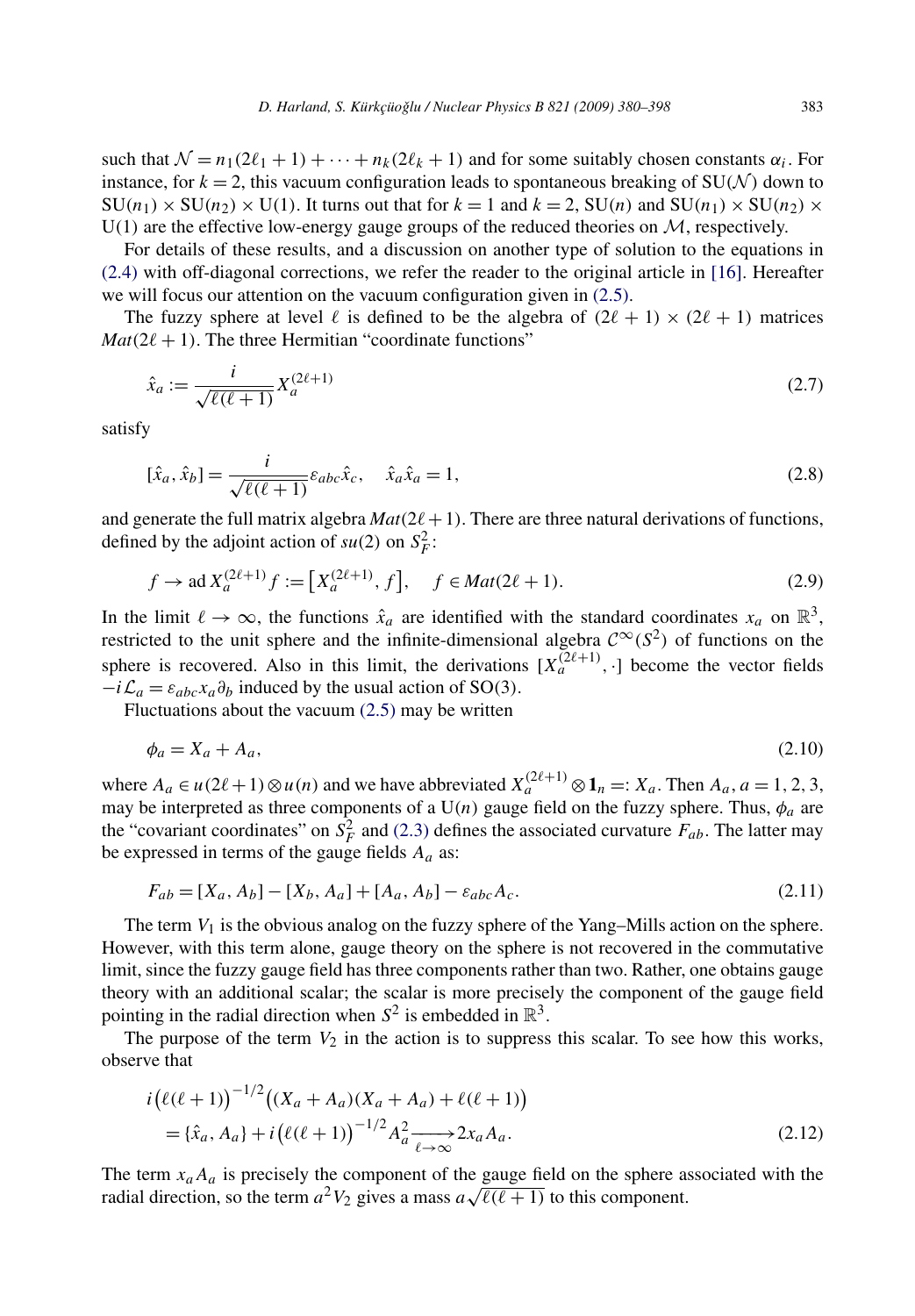<span id="page-4-0"></span>It is possible to understand the origin of this mass term from the results of [\[16\]](#page-17-0) in a non-trivial manner. In the expansion of the scalar fields  $\phi_a$  into modes, there is a mode corresponding to the fluctuations of the radius of  $S_F^2$ . This is in fact the Higgs which acquires a positive mass after the spontaneous breaking of  $SU(N)$  to  $SU(n)$ . From the  $V_2$  term in the potential this mass is determined to be  $a\sqrt{\ell(\ell+1)}$ , which is consistent with the predictions obtained from the  $\ell \to \infty$ limit above.

To summarise, with [\(2.10\)](#page-3-0) the action in [\(2.2\)](#page-2-0) takes the form of a  $U(n)$  gauge theory on  $M \times$  $S_F^2(2\ell + 1)$  with the gauge field components  $A_M(y) = (A_\mu(y), A_a(y)) \in u(n) \otimes u(2\ell + 1)$  and field strength tensor

$$
F_{\mu\nu} = \partial_{\mu} A_{\nu} - \partial_{\nu} A_{\mu} + [A_{\mu}, A_{\nu}],
$$
  
\n
$$
F_{\mu a} = D_{\mu} \phi_{a} = \partial_{\mu} \phi_{a} + [A_{\mu}, \phi_{a}],
$$
  
\n
$$
F_{ab} = [\phi_{a}, \phi_{b}] - \epsilon_{abc} \phi_{c}.
$$
\n(2.13)

It is important to note that this gauge theory can only be considered "standard" Yang–Mills theory when the coefficients *g*,  $\tilde{g}$  satisfy  $g\tilde{g} = 1$ , for it is only in this case that the action takes the form of an  $L^2$  norm of  $F_{MN}$ . It is worth mentioning that even Abelian gauge theory on the fuzzy sphere (the case  $n = 1$ ) is described by the non-Abelian action [\(2.2\),](#page-2-0) as was emphasised in [\[13\].](#page-17-0)

For future use we note that,

$$
\operatorname{Tr}_{\mathcal{N}} = \frac{1}{n(2\ell+1)} \operatorname{Tr}_{\text{Mat}(2\ell+1)} \otimes \operatorname{Tr}_{\text{Mat}(n)} \tag{2.14}
$$

where  $Mat(k)$  denotes the algebra of  $k \times k$  matrices.

In the following section we will focus on the case of a U(2) gauge theory on  $\mathcal{M} \times S_F^2$ , and explicitly construct the most general  $SU(2)$ -equivariant gauge field on  $S_F^2$  using essentially the representation theory of SU*(*2*)*. Subsequently, this will allows us to dimensionally reduce the gauge theory on  $\mathcal{M} \times S_F^2$  to a U(1) Abelian Higgs-type model on  $\mathcal{M}$ . We find that the latter may deviate from an Abelian Higgs model on  $M$  which descends from dimensionally reducing the Yang–Mills theory on  $\mathcal{M} \times S^2$ .

#### **3. Finding the SU***(***2***)***-equivariant gauge field**

Equivariant dimensional reduction of gauge theories on coset spaces *G/H* was first formulated by Forgacs and Manton [\[2\],](#page-17-0) see [\[3\]](#page-17-0) for a review. The group *G* acts naturally on the manifold  $M \times G/H$ ; the basic idea of Forgacs and Manton is to require that gauge fields are invariant under this action, up to a gauge transformation. In this way, a gauge theory on  $\mathcal{M} \times G/H$ can be reduced to a gauge theory on  $M$ . Their treatment formalized an earlier result obtained by Witten [\[1\],](#page-17-0) whereby Yang–Mills theory on  $\mathbb{R}^4$  was reduced to an Abelian Higgs model on 2-dimensional hyperbolic space.

In recent times a general prescription for equivariant reduction of gauge fields on  $\mathcal{M} \times S_F^2$  has been described in [\[13,16\].](#page-17-0) In this article, we shall follow these articles' formalism, but choose a different action of the group SU*(*2*)*. We shall see later that our example reduces to Witten's ansatz in the commutative limit. In this section, we shall outline the equivariant reduction formalism, and determine the most general SU(2)-equivariant gauge field on  $M \times S_F^2$  under our chosen action of SU*(*2*)*.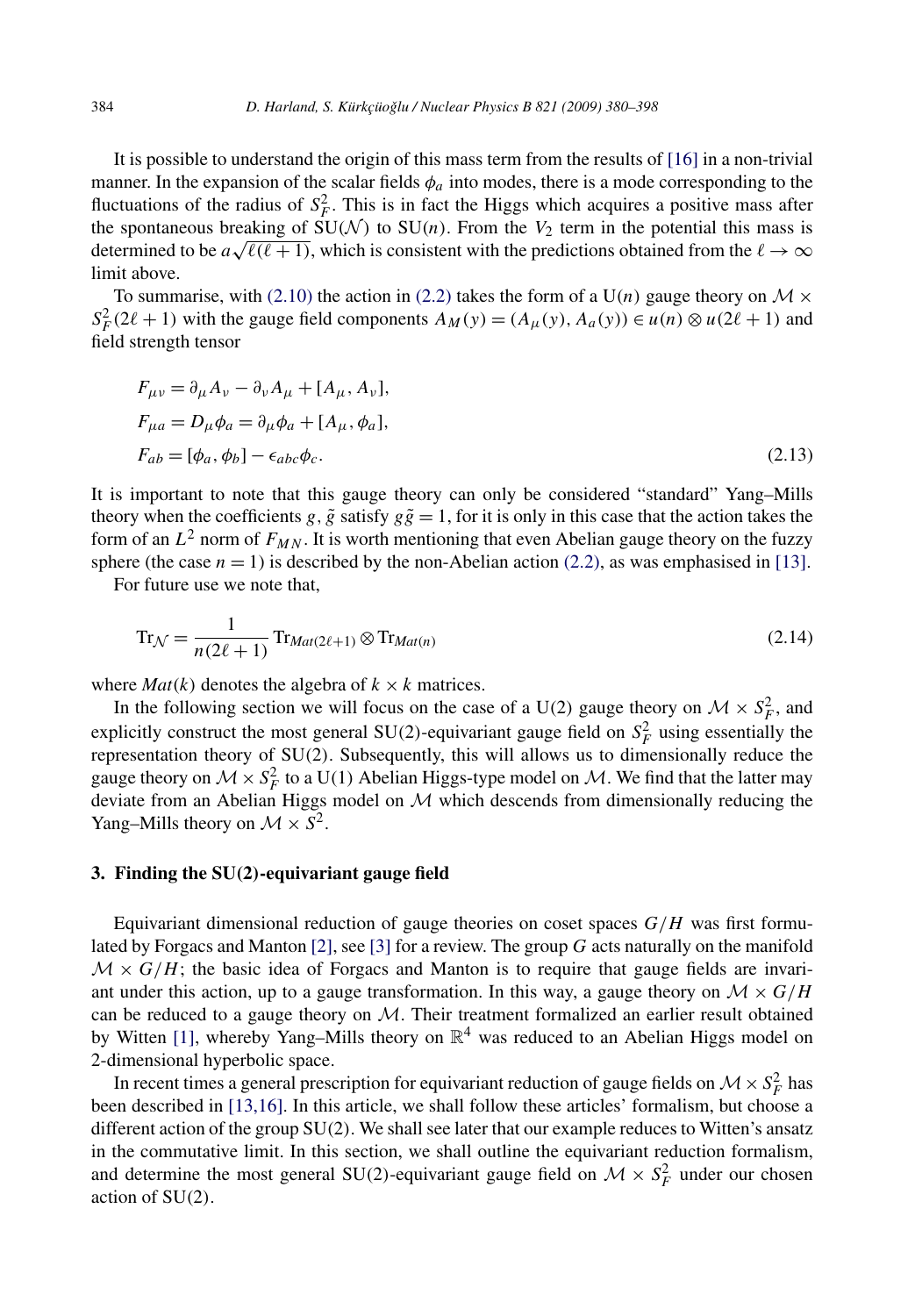<span id="page-5-0"></span>In all its generality, to carry out the SU*(*2*)*-equivariant reduction scheme, one chooses three elements  $\omega_a \in u(2) \otimes u(2\ell+1)$  (for  $a = 1, 2, 3$ ), and imposes the following symmetry constraints,

$$
[\omega_a, A_\mu] = 0,\tag{3.1}
$$

$$
[\omega_a, \varphi_b] = \epsilon_{abc} \varphi_c,\tag{3.2}
$$

on the gauge field. These constraints are consistent only if  $\omega_a$  satisfies:

$$
[\omega_a, \omega_b] = \varepsilon_{abc}\omega_c. \tag{3.3}
$$

Apart from this restriction, we are free to select  $\omega_a$  arbitrarily. In what follows, we shall choose

$$
\omega_a = X_a^{(2\ell+1)} \otimes \mathbf{1}_2 - \mathbf{1}_{2\ell+1} \otimes \frac{i\sigma^a}{2}.
$$
\n(3.4)

These  $\omega_a$  are the generators of the representation  $1/2 \otimes \ell$  of SU(2), where by *m* we denote the spin *m* representation of SU(2), of dimension  $2m + 1$ . The two terms which make up  $\omega_a$ generate rotations and gauge transformations, so imposing *ω*-equivariance amounts to requiring that rotations can be compensated by gauge transformations. There are certainly more possible choices for  $\omega_a$ ; for example  $\omega_a = X_a^{(2\ell+1)} \otimes \mathbf{1}_2$  was studied in [\[13,16\].](#page-17-0)

In order to study the dynamics of gauge fields subject to the constraints (3.1), (3.2), we shall first find a way to parametrise their most general solution. Once found, this parametrisation will be substituted into the Yang–Mills action and by tracing over  $S_F^2$  a reduced action on M will be obtained. We also note that, by the principle of symmetry criticality [\[20\],](#page-18-0) the equations of motion obtained from the reduced action will be the same as the equations of motion that would have obtained by substituting the parametrisation into the equations of motion of the original Yang–Mills action.

Therefore, we will construct the most general solution of the symmetry constraints, beginning with (3.1). The left-hand side of this equation tells us that  $A_\mu$  transforms under the adjoint action of  $\omega_a$ , or equivalently, in the representation  $(1/2 \otimes \ell) \otimes (1/2 \otimes \ell)$  of  $su(2)$ . The right-hand side tells us that  $A_{\mu}$  belongs to a trivial sub-representation of this representation. It is a simple application of the Clebsch–Gordan formula to find the trivial sub-representations: for  $\ell > 1/2$ , we find

$$
\begin{aligned} &\frac{(1/2 \otimes \ell) \otimes (1/2 \otimes \ell)}{(\ell + 1/2 \oplus \ell - 1/2)} \\ &= \frac{(\ell + 1/2 \oplus \ell - 1/2)}{(\ell + 1/2 \otimes \ell + 1/2)} \otimes (\ell + 1/2 \otimes \ell - 1/2) \\ &= 2\underline{0} \oplus 4\underline{1} \oplus \cdots. \end{aligned} \tag{3.5}
$$

Thus, the set of solutions to (3.1) is 2-dimensional and a convenient parametrisation is

$$
A_{\mu} = \frac{1}{2} Q a_{\mu}(y) + \frac{1}{2} i b_{\mu}(y).
$$
 (3.6)

In (3.6) we have introduced the Hermitian  $U(1)$  gauge fields on  $\mathcal{M}$ :

$$
a_{\mu}^{\dagger} = a_{\mu}, \qquad b_{\mu}^{\dagger} = b_{\mu}, \tag{3.7}
$$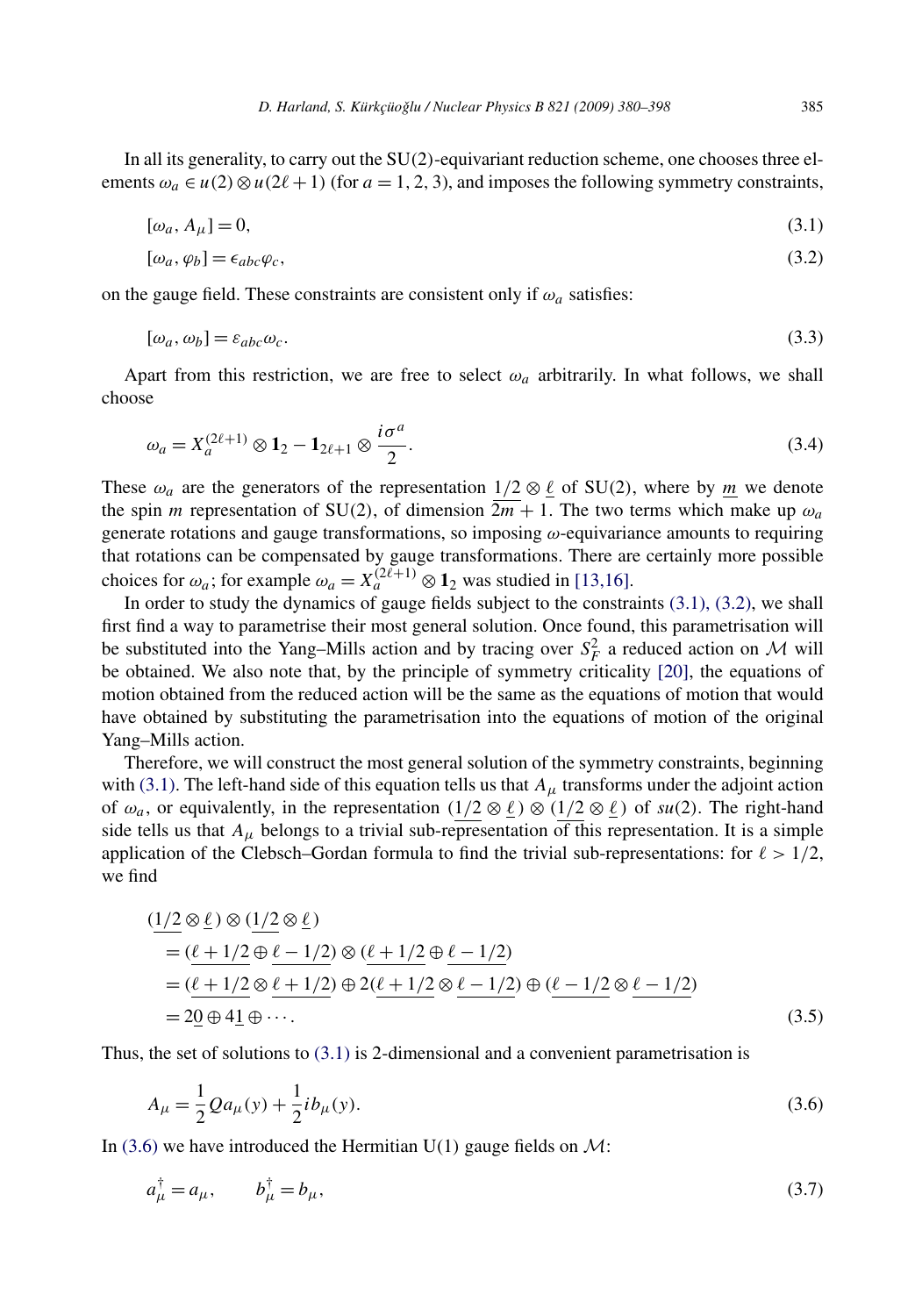and the anti-Hermitian, "idempotent"1 *Q*:

$$
Q := \frac{X_a \otimes \sigma^a - i/2}{\ell + 1/2}, \qquad Q^{\dagger} = -Q, \qquad Q^2 = -\mathbf{1}_{2(2\ell+1)}.
$$
 (3.8)

Indeed, *Q* is the fuzzy version of  $q := i\sigma \cdot \mathbf{x}$  and converges to it in the  $\ell \to \infty$  limit.  $\pm iQ$  appears also in the context of monopoles and fermions over  $S_F^2$  where in the former it is the idempotent associated with the projector describing the rank 1 monopole bundle over  $S_F^2$ , while in the latter it serves as the chirality operator associated with the Dirac operator on  $S_F^2$ . For further details on these topics we refer to the literature [\[9,17,18\].](#page-17-0)

We now proceed similarly with the constraint [\(3.2\).](#page-5-0) This equation tells us that the vector  $\phi_a$ belongs to a 1 sub-representation of the representation  $(1/2 \otimes \ell) \otimes (1/2 \otimes \ell)$ . Our calculation above shows that the space of solutions has dimension  $4$ ; an explicit parametrisation is

$$
\phi_a = X_a + A_a,
$$
  
\n
$$
A_a = \frac{1}{2}\varphi_1(y)[X_a, Q] + \frac{1}{2}(\varphi_2(y) - 1)Q[X_a, Q] + i\frac{1}{2}\varphi_3(y)\frac{1}{2}\{\hat{X}_a, Q\} + \frac{1}{2}\varphi_4(y)\hat{\omega}_a.
$$
\n(3.9)

Here  $\varphi_i$  are real scalar fields over  $\mathcal M$ , the curly brackets denote anti-commutators throughout, and we have further introduced

$$
\hat{X}_a := \frac{1}{\ell + 1/2} X_a, \qquad \hat{\omega}_a := \frac{1}{\ell + 1/2} \omega_a.
$$
\n(3.10)

It is worthwhile to remark that, in the commutative limit, (3.9) becomes

$$
A_a \xrightarrow[\ell \to \infty]{} i \frac{1}{2} \varphi_1(y) \mathcal{L}_a q + i \frac{1}{2} (\varphi_2(y) - 1) q \mathcal{L}_a q + \frac{1}{2} \varphi_3(y) x_a q + \frac{1}{2} \varphi_4(y) x_a. \tag{3.11}
$$

In this limit, the component of  $A_a$  normal to  $S^2$  can be killed by imposing the constraint  $x_a A_a = 0$ on the gauge field. This constraint is satisfied if and only if we take  $\varphi_3 = 0$ ,  $\varphi_4 = 0$ , as is easily observed from the above expression. Thus, we recover then the well-known expression for the spherically symmetric gauge field over  $M \times S^2$  [\[1,2\].](#page-17-0)

# **4. Dimensional reduction of the Yang–Mills action**

We are now in a position to substitute the SU*(*2*)*-equivariant gauge field determined in the previous section into the Yang–Mills action of Section [2](#page-2-0) and then trace over the fuzzy sphere to reduce it to an action on  $M$ . It is quite important to note the following identities

$$
\{Q, [X_a, Q]\} = 0, \qquad \{X_a, [X_a, Q]\} = 0 \quad \text{(sum over repeated } a \text{ is implied)}, \tag{4.1}
$$
\n
$$
[Q, [X_a, Q]] = 0 \qquad [Y, [X_a, Q]] = 0 \quad \text{(sum over repeated } a \text{ is implied)} \tag{4.2}
$$

$$
[Q, \{X_a, Q\}] = 0, \qquad [X_a, \{X_a, Q\}] = 0 \quad \text{(sum over repeated } a \text{ is implied)}, \tag{4.2}
$$

which significantly simplify the calculations, since they greatly reduce the number of traces to be computed.

The reduced action has the form

$$
S = \int_{\mathcal{M}} d^d y \mathcal{L}_F + \mathcal{L}_G + \frac{1}{\tilde{g}^2} V_1 + a^2 V_2.
$$
 (4.3)

These terms will be defined and explicitly evaluated below.

<span id="page-6-0"></span>

<sup>&</sup>lt;sup>1</sup> To be more accurate the idempotents are evidently  $\pm iQ$ .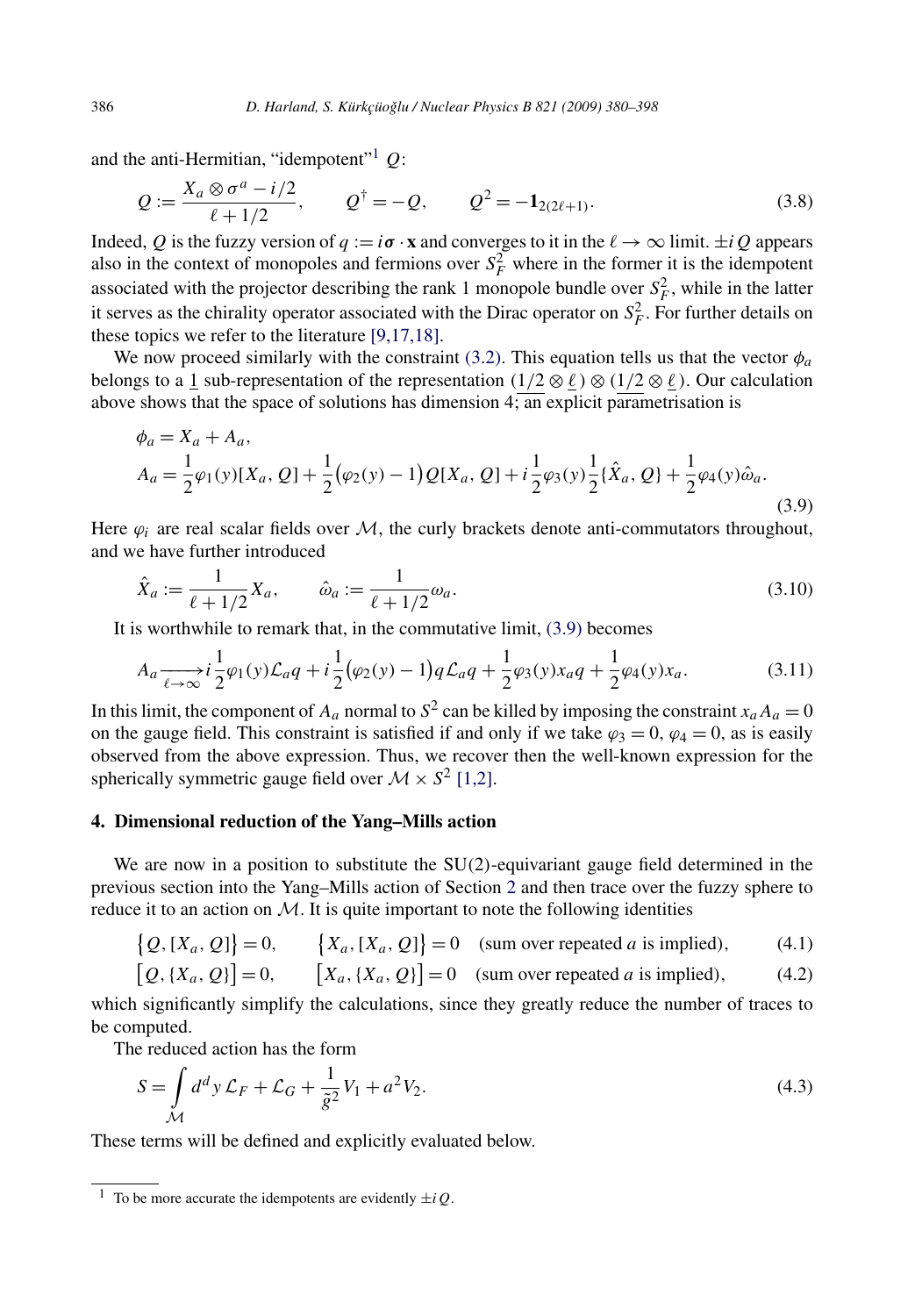#### *4.1. The field strength term*

The curvature term  $F_{\mu\nu}$  associated with the connection  $A_{\mu}$  takes the form

$$
F_{\mu\nu} = \frac{1}{2} (f_{\mu\nu} Q + i h_{\mu\nu}),
$$
  
\n
$$
f_{\mu\nu} = \partial_{\mu} a_{\nu} - \partial_{\nu} a_{\mu}, \qquad h_{\mu\nu} = \partial_{\mu} b_{\nu} - \partial_{\nu} b_{\mu},
$$
  
\n
$$
f_{\mu\nu}^{\dagger} = f_{\mu\nu}, \qquad h_{\mu\nu}^{\dagger} = h_{\mu\nu}.
$$
\n(4.4)

We find

$$
\mathcal{L}_F := \frac{1}{4g^2} \text{Tr}_{\mathcal{N}} \left( F_{\mu\nu}^\dagger F_{\mu\nu} \right)
$$
\n
$$
= \frac{1}{16g^2} \left( f_{\mu\nu} f^{\mu\nu} + h_{\mu\nu} h^{\mu\nu} + \frac{1}{\ell + \frac{1}{2}} f_{\mu\nu} h^{\mu\nu} \right). \tag{4.5}
$$

#### *4.2. The gradient term*

An easy calculation shows that

$$
D_{\mu}\phi_{a} = \frac{1}{2}(D_{\mu}\varphi_{1} + QD_{\mu}\varphi_{2})[X_{a}, Q] + \frac{i}{4}\partial_{\mu}\phi_{3}\{\hat{X}_{a}, Q\} + \frac{1}{2}\partial_{\mu}\varphi_{4}\hat{\omega}_{a}
$$
(4.6)

where we have used  $D_\mu \varphi_i = \partial_\mu \varphi_i + \varepsilon_{ji} a_\mu \varphi_j$ . This formula demonstrates why the choice of parametrisation [\(3.11\)](#page-6-0) is a good one: the identities [\(4.1\), \(4.2\)](#page-6-0) imply that  $\varphi_1 + i\varphi_2$  is a complex scalar belonging to the fundamental representation of the gauge group U(1), while  $\varphi_3$  and  $\varphi_4$  a real scalars belonging to the trivial representation.

The gradient term in the action is then

$$
\mathcal{L}_G := \text{Tr}_{\mathcal{N}}\big((D_\mu \phi_a)^\dagger (D_\mu \phi_a)\big) \n= \frac{1}{2} \frac{\ell^2 + \ell}{(\ell + 1/2)^2} \big((D_\mu \varphi_1)^2 + (D_\mu \varphi_2)^2\big) + \frac{1}{4} \frac{(\ell^2 + \ell)(\ell^2 + \ell - 1/4)}{(\ell + 1/2)^4} (\partial_\mu \varphi_3)^2 \n+ \frac{1}{2} \frac{\ell^2 + \ell}{(\ell + 1/2)^3} \partial_\mu \varphi_3 \partial_\mu \varphi_4 + \frac{1}{4} \frac{\ell^2 + \ell + 3/4}{(\ell + 1/2)^2} (\partial_\mu \varphi_4)^2.
$$
\n(4.7)

#### *4.3. The potential term*

It is easier to work with dual of the curvature *Fab* given by

$$
\frac{1}{2}\varepsilon_{abc}F_{ab} = \frac{1}{2}\varepsilon_{abc}[\phi_a, \phi_b] - \phi_c
$$
\n
$$
= \frac{1}{2}P_1(\varphi_1 + \varphi_2 Q)[X_c, Q] + \frac{i}{4}(|\varphi|^2 - P_2)\frac{\{X_c, Q\}}{(\ell + 1/2)} + \frac{1}{4}P_3\frac{\omega_c}{(\ell + 1/2)^2} \tag{4.8}
$$

where  $|\varphi|^2 = \varphi_1^2 + \varphi_2^2$ , and  $P_{1,2,3}$  are given in [Appendix A.](#page-15-0)

The potential term in the action may then be expressed as

$$
V_1 = (Q_1|\varphi|^4 + Q_2|\varphi|^2 + Q_3). \tag{4.9}
$$

The explicit expressions for *Q*1*,*2*,*<sup>3</sup> are given in [Appendix A.](#page-15-0)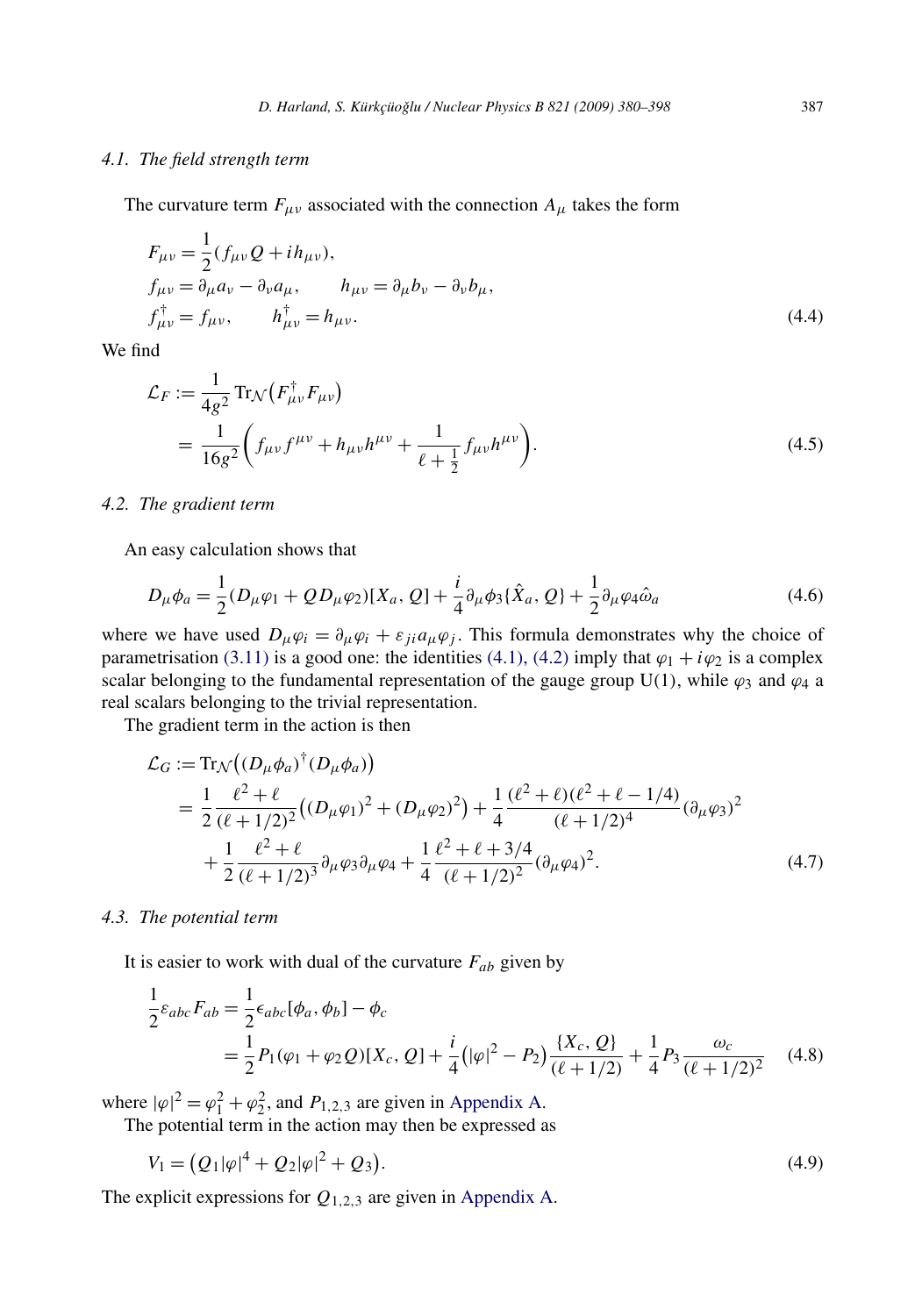<span id="page-8-0"></span>In the large  $\ell$  limit, we find

$$
V_1 = \frac{1}{\ell - \infty} \frac{1}{2} \left( |\varphi|^2 + \varphi_3 - 1 \right)^2 + \varphi_3^2 |\varphi|^2 + \frac{1}{2} \varphi_4^2.
$$
\n(4.10)

# *4.4. The constraint term*

Firstly, following the discussion around [\(2.4\),](#page-2-0) we choose  $\tilde{b} = \ell(\ell + 1)$ . With this input we can write

$$
\phi_a \phi_a + \ell(\ell+1) = R_1 + R_2 i \, Q,\tag{4.11}
$$

where  $R_1$  and  $R_2$  are given in [Appendix A.](#page-15-0)

The constraint term in the action therefore takes the form

$$
V_2 = \left(R_1^2 + R_2^2 + \frac{1}{(\ell + \frac{1}{2})}R_1R_2\right).
$$
\n(4.12)

#### **5. Vacua and topology**

In order to obtain a better understanding of the reduced action found in the previous section, we will analyse its vacua. The potential has two parts:

$$
\frac{1}{\tilde{g}^2}V_1 + a^2V_2.
$$

Except in the case  $a = 0$ , any zero of the potential must be a zero of both  $V_1$  and  $V_2$ . In order for topological vortex solutions to exist, it is crucial that the set  $\mathcal V$  of vacua is not simply connected; we will see below that this is the case for the present situation.

 $V_1$  is the  $L^2$  norm of the curvature [\(2.3\),](#page-2-0) so zeros of  $V_1$  coincide with zeros of the curvature. It is more practical to find zeros of the quadratic curvature than of the quartic  $V_1$ ; accordingly, we determine the zeros of  $V_1$  by solving the equations,

$$
0 = |\varphi| \left( \frac{\ell^2 + \ell - 1/4}{(\ell + 1/2)^2} \varphi_3 + \frac{1}{\ell + 1/2} \varphi_4 \right),\tag{5.1}
$$

$$
|\varphi|^2 = (1 - \varphi_3) \left( 1 + \frac{\varphi_4}{\ell + 1/2} - \frac{\varphi_3}{2(\ell + 1/2)^2} \right),\tag{5.2}
$$

$$
0 = \frac{\ell^2 + \ell}{(\ell + 1/2)^2} (\varphi_3^2 - 2\varphi_3) + \varphi_4^2 + 2 \frac{\ell^2 + \ell - 1/4}{\ell + 1/2} \varphi_4.
$$
\n(5.3)

It is not difficult to solve these algebraic equations; their solution set is  $\bigcup_{i=1}^{5} \mathcal{V}_i$ , where

$$
\mathcal{V}_1 = \{ |\varphi| = 1, \varphi_3 = 0, \varphi_4 = 0 \},
$$
  
\n
$$
\mathcal{V}_2 = \left\{ |\varphi| = 1, \varphi_3 = 2, \varphi_4 = -2 \frac{\ell^2 + \ell - 1/4}{\ell + 1/2} \right\},
$$
  
\n
$$
\mathcal{V}_3 = \left\{ |\varphi| = 0, \varphi_3 = 1, \varphi_4 = \frac{1}{2(\ell + 1/2)} \right\},
$$
  
\n
$$
\mathcal{V}_4 = \left\{ |\varphi| = 0, \varphi_3 = 1, \varphi_4 = -2 \frac{\ell^2 + \ell}{(\ell + 1/2)} \right\},
$$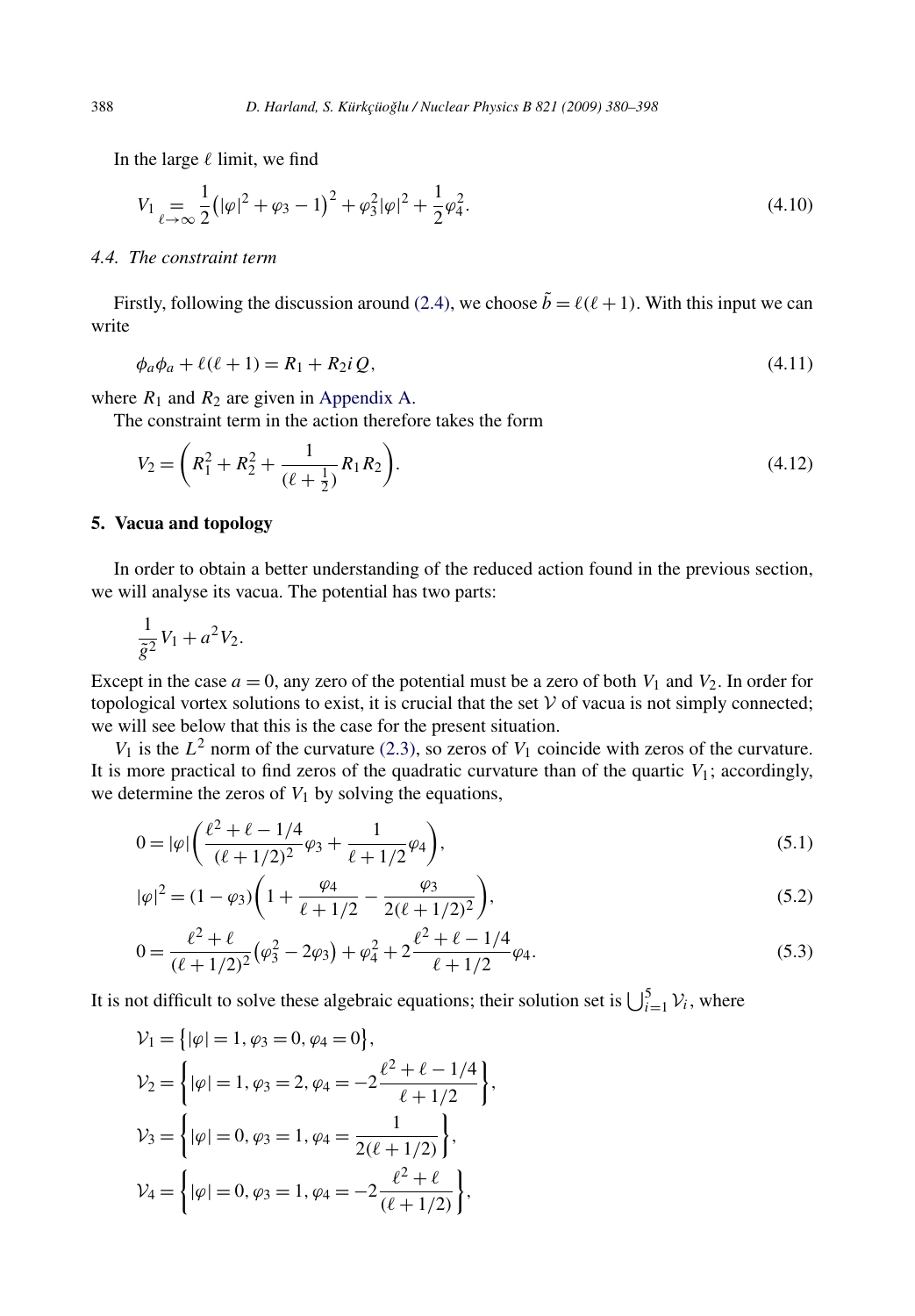<span id="page-9-0"></span>
$$
\mathcal{V}_5 = \left\{ |\varphi| = 0, \varphi_3 = 1 \pm (\ell + 1/2), \varphi_4 = -\frac{\ell^2 + \ell - 1/4}{\ell + 1/2} \pm \frac{1}{2} \right\}.
$$
 (5.4)

As a check on our calculations, we have substituted these values of  $\varphi_i$  into the ansatz [\(3.9\)](#page-6-0) to find the covariant derivative  $\phi_a$ , making use of the identity

$$
X_a = \frac{1}{2} Q[X_a, Q] - \frac{i}{4(\ell + \frac{1}{2})} \{X_a, Q\} + \left(1 - \frac{1}{4(\ell + \frac{1}{2})^2}\right) \omega_a.
$$
 (5.5)

We have found:

$$
\varphi_i \in \mathcal{V}_1, \quad \phi_a = \exp(\alpha \mathcal{Q}) X_a \exp(-\alpha \mathcal{Q}), \quad 0 \le \alpha < \pi,
$$
\n
$$
\varphi_i \in \mathcal{V}_2, \quad \phi_a = \exp(\alpha \mathcal{Q}) \left( -i\sigma^a / 2 \right) \exp(-\alpha \mathcal{Q}), \quad 0 \le \alpha < \pi,
$$
\n
$$
\varphi_i \in \mathcal{V}_3, \quad \phi_a = \omega_a,
$$
\n
$$
\varphi_i \in \mathcal{V}_4, \quad \phi_a = 0,
$$
\n
$$
\varphi_i \in \mathcal{V}_5, \quad \phi_a = \frac{1}{2} \omega_a \pm \frac{1}{4} \left( i \{ X_a, \mathcal{Q} \} + \frac{\omega_a}{\ell + 1/2} \right).
$$
\n(5.6)

We have checked that these  $\phi_a$  solve  $[\phi_a, \phi_b] - \epsilon_{abc} \phi_c = 0$ , as they should. This is obvious in the first four cases, in the fifth case the calculation is tricky but can be performed with some care.

Having determined the zeros of  $V_1$ , it is straightforward to substitute them into  $V_2$  and hence determine the full set of vacua. We find that  $V_2$  is zero only on the subset  $V_1$  of  $\bigcup_{i=1}^{5} V_i$ , so the set of vacua is  $V = V_1$ . In particular  $\pi_1(V) = \mathbb{Z}$ , so if  $\mathcal{M} = \mathbb{R}^2$  for example, finite action configurations are classified by an integer-valued topological charge, the winding number of  $\varphi_a: S^1_\infty \to \mathcal{V}.$ 

We remark here that, while we have shown that SU(2)-equivariant instantons on  $\mathbb{R}^2 \times S_F^2$ are classified by a single integer topological charge, there is no reason to expect that the same holds for non-equivariant instantons, even when  $S_F^2$  is replaced by  $S^2$ . Indeed, it seems quite likely that non-equivariant instantons on  $\mathbb{R}^2 \times S^2$  or  $\mathbb{R}^2 \times S^2$  have fractional charge, for the following reason. In general, the topological charge of an instanton is equal to the Chern–Simons invariant of the connection induced on the manifold at infinity (which is usually flat). Since the manifolds at infinity of  $\mathbb{R}^2 \times S^2$  and of  $\mathbb{R}^3 \times S^1$  are both  $S^1 \times S^2$ , we expect instantons on both of these spaces to have similar topological classifications. But instantons on  $\mathbb{R}^3 \times S^1$  can have non-integer charge [\[19\],](#page-18-0) therefore one expects the same to be true of instantons on  $\mathbb{R}^2 \times S^2$  or  $\mathbb{R}^2 \times S_F^2$ . However, we don't know of any example of an instanton with non-integer charge on these spaces.

### **6. Vortices**

In this section we study vortex solutions to the Euler–Lagrange equations derived from the dimensionally-reduced action. For simplicity, we restrict attention to the case  $\mathcal{M} = \mathbb{R}^2$ . We uldimensionally-reduced action. For simplicity, we restrict attention to the case  $\mathcal{M} = \mathbb{R}^2$ . We ultimately restrict attention to "standard" Yang–Mills theory, with coupling constants  $g = 1/\sqrt{2}$ ,  $\tilde{g} = \sqrt{2}$ . There is no canonical choice for the coefficient *a*<sup>2</sup> of the fuzzy constraint term; here we consider only the extreme cases of  $a^2 = 0$  and  $a^2 = \infty$ , which correspond respectively to imposing no constraint at all, and to imposing the constraint  $\phi_a \phi_a + \ell(\ell + 1) = 0$  "by hand". Finally, we assume that  $\ell$  is large. In the case  $a = 0$ , we assume  $\ell = \infty$  since this already constitutes a novel model. In the *a* = ∞ theory we include only terms appearing at  $O(\ell^{-2})$ .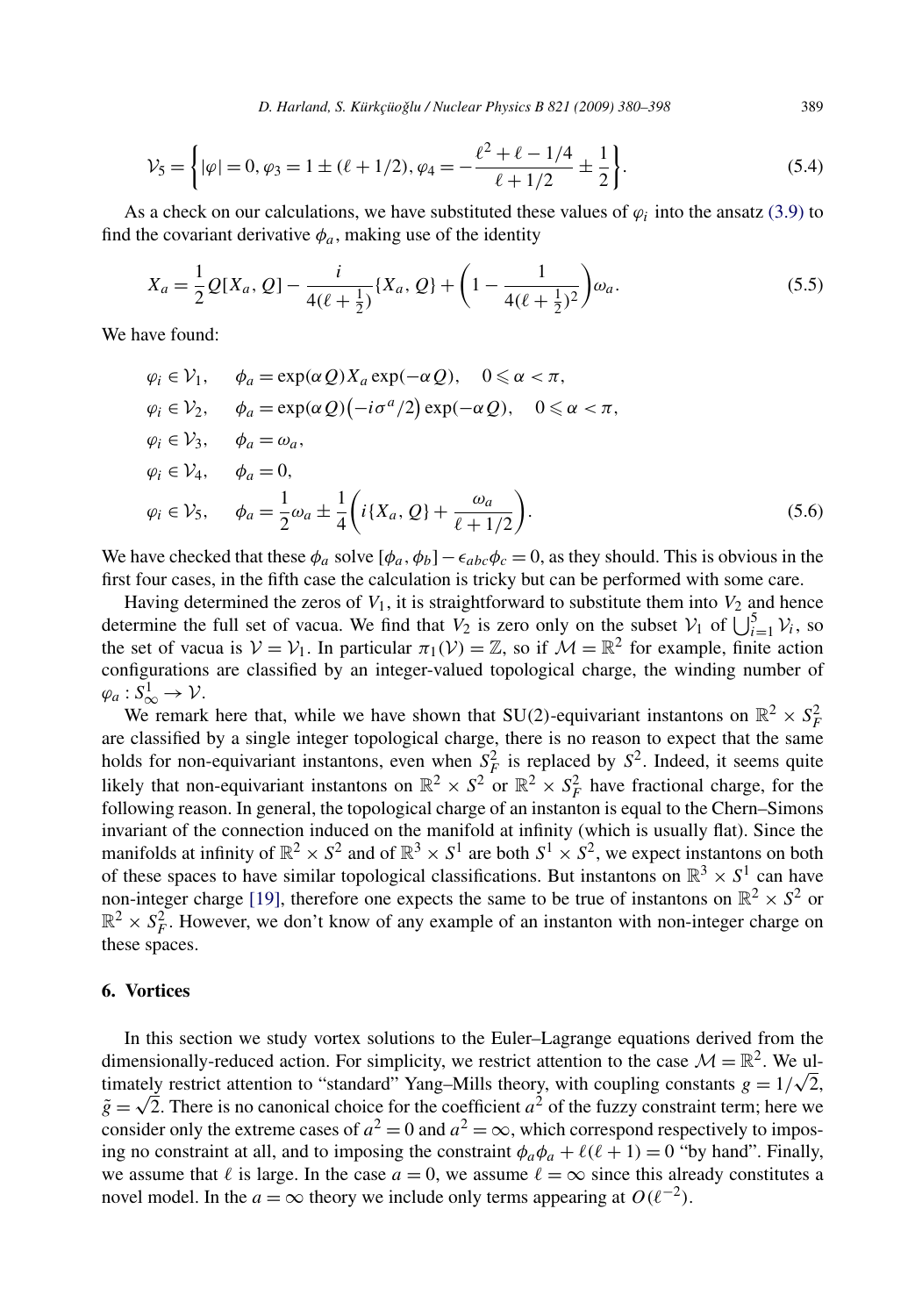# <span id="page-10-0"></span>*6.1. Case 1: No constraint*

With  $a = 0$  and  $\ell = \infty$ , the action reduces to

$$
S = \int_{\mathbb{R}^2} d^2 y \frac{1}{16g^2} \left( f_{\mu\nu} f^{\mu\nu} + h_{\mu\nu} h^{\mu\nu} \right) + \frac{1}{2} |D_{\mu}\varphi|^2 + \frac{1}{4} (\partial_{\mu}\varphi^3)^2 + \frac{1}{4} (\partial_{\mu}\varphi^4)^2
$$
  
+ 
$$
\frac{1}{\tilde{g}^2} \left( \frac{1}{2} \left( |\varphi|^2 + \varphi_3 - 1 \right)^2 + |\varphi|^2 \varphi_3^2 + \frac{1}{2} \varphi_4^2 \right).
$$
 (6.1)

The fields  $\varphi_4$  and  $b_\mu$  decouple from the rest, and may consistently be set to zero.

For the remaining fields we make the standard rotationally symmetric ansatz [\[20\]:](#page-18-0) we choose a gauge so that  $a_r = 0$  and set  $\varphi = \chi(r) \exp(i N \theta)$ ,  $\varphi_3 = \lambda(r)$ ,  $a = a_\theta(r) d\theta$ , where  $(\gamma^1, \gamma^2)$  $r(\cos \theta, \sin \theta)$ . The action reduces to,

$$
S = 2\pi \int_{0}^{\infty} dr \frac{1}{8g^{2}r} a_{\theta}^{'2} + \frac{r}{2} \chi^{'2} + \frac{1}{2r} (N + a_{\theta})^{2} \chi^{2} + \frac{r}{4} \chi^{'2} + \frac{r}{g^{2}} \left( \frac{1}{2} (\chi^{2} + \lambda - 1)^{2} + \chi^{2} \lambda^{2} \right).
$$
 (6.2)

The Euler–Lagrange equations obtained from this integral are

$$
0 = \chi'' + \frac{1}{r}\chi' - \left(\frac{1}{r^2}(N + a_\theta)^2 + \frac{2}{\tilde{g}^2}(\chi^2 + \lambda - 1 + \lambda^2)\right)\chi,
$$
  
\n
$$
0 = a''_\theta - \frac{1}{r}a'_\theta - 4g^2(a_\theta + N)\chi^2,
$$
  
\n
$$
0 = \lambda'' + \frac{1}{r}\lambda' - \frac{2}{\tilde{g}^2}(\chi^2 + \lambda - 1 + 2\chi^2\lambda).
$$
\n(6.3)

We have not found any analytic solutions to these equations. However, as we shall see below, they are amenable to the usual approximation methods: one can obtain approximate solutions in the regions of small and large *r*, and one can solve the equations numerically.

Continuity of the fields implies that  $\chi = O(r)$  and  $a_{\theta} = O(r^2)$  as  $r \to 0$ . Eqs. (6.3) imply further that around *r* = 0 the following expansions hold for constants  $χ_0$ ,  $a_0$ ,  $λ_0$ :

$$
\begin{aligned} \chi &= \chi_0 r^N + O(r^{N+2}), \\ a_\theta &= a_0 r^2 + O(r^4), \\ \lambda &= \lambda_0 + O(r^2). \end{aligned} \tag{6.4}
$$

Finiteness of the action implies that  $\chi(r) \to 1$ ,  $a_\theta(r) \to -N$ , and  $\lambda(r) \to 0$  as  $r \to \infty$ . Accordingly, we set  $\chi = 1 - \delta \chi$ , and  $a_{\theta} = -N + \delta a$ . Under the assumption that  $(\delta a/r)^2$  is subleading to  $\delta \chi$  and  $\lambda$ , the Euler–Lagrange equations (6.3) have the following large *r* expansions:

$$
0 = \delta \chi'' + \frac{1}{r} \delta \chi' - \frac{2}{\tilde{g}^2} (-\lambda + 2\delta \chi),
$$
  
\n
$$
0 = \delta a'' - \frac{1}{r} \delta a' - 4g^2 \delta a,
$$
  
\n
$$
0 = \lambda'' + \frac{1}{r} \lambda' - \frac{2}{\tilde{g}^2} (3\lambda - 2\delta \chi).
$$
\n(6.5)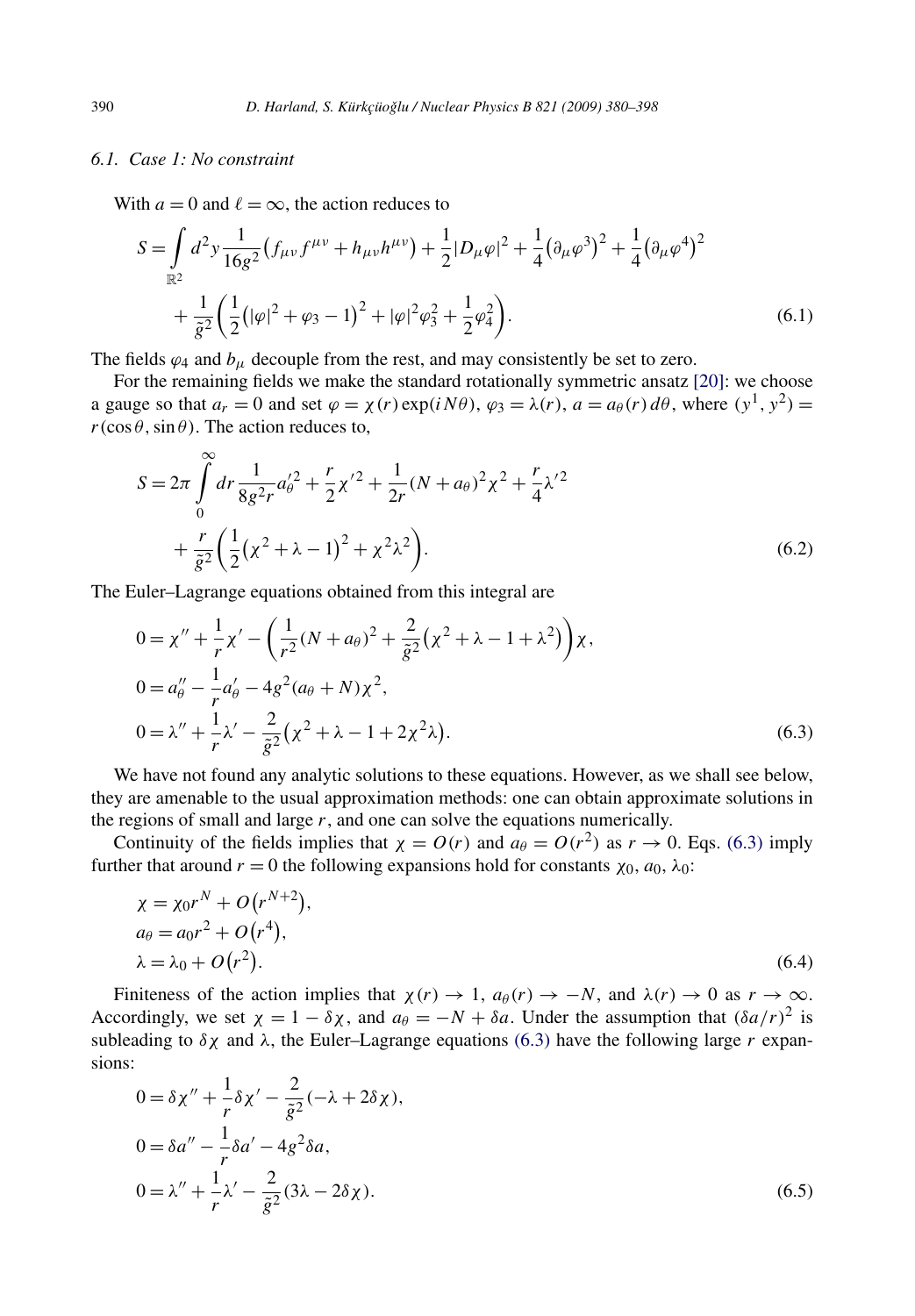| N      | $S/\pi$ | $\chi_0$ | a <sub>c</sub> | ٨n    | ◡    |            |
|--------|---------|----------|----------------|-------|------|------------|
| л.     | 0.894   | 0.657    | 0.399          | 0.402 | 1.38 | 17<br>3.11 |
| ⌒<br>∸ | 1.618   | 0.212    | 0.330          | 0.666 | 5.53 | 14.5       |

Table 1 The value of the action *S* for vortices with  $a = 0$  and  $N = 1, 2$ , and constants associated with asymptotic expansions.

These equation can be solved in terms of modified Bessel functions  $K_{\alpha}$  and constants  $C_i$ :

$$
\delta \chi = C_1 K_0 \left( \frac{\sqrt{2}r}{\tilde{g}} \right) - C_2 K_0 \left( \frac{2\sqrt{2}r}{\tilde{g}} \right),
$$
  
\n
$$
\delta a = C_3 r K_1 (2gr),
$$
  
\n
$$
\lambda = C_1 K_0 \left( \frac{\sqrt{2}r}{\tilde{g}} \right) + 2C_2 K_0 \left( \frac{2\sqrt{2}r}{\tilde{g}} \right).
$$
\n(6.6)

Of course, the terms with coefficient  $C_2$  can be ignored at large  $r$  since they are subleading. Notice that our assumption that  $(\delta a/r)^2$  is subleading to  $\delta \chi$  and  $\lambda$  is satisfied provided that Notice that our assumption that  $(\partial a/r)^2$  is subleading to  $\partial \chi$  and  $\lambda$  is satisfied provided that the field  $4g > \sqrt{2}/\tilde{g}$ . This holds for example when  $g = 1/\sqrt{2}$  and  $\tilde{g} = \sqrt{2}$ . Notice also that the field strength decays faster than the scalars for these values of the coupling constants. Since the field strength and scalars are respectively responsible for repulsive and attractive forces between vortices, this result indicates that vortices will attract in this model.

Finally, we present our numerical results. We have solved Eqs. [\(6.3\)](#page-10-0) using the Runge–Kutta order 4 method. The equations were studied on a finite interval of length *L*. The expansions around *r* = 0 were used as initial data, and the constants  $χ_0$ ,  $α_0$ ,  $λ_0$  are determined by the requirement that  $\chi = 1$ ,  $a_{\theta} = -N$  and  $\lambda = 0$  at  $r = L$ . We have computed the action *S* of the resulting fields, as well as the coefficients of the asymptotic expansions, for a few values of *N*. The results were independent of the length *L* and the lattice spacing *h*, for sufficiently large *L* and small *h*. The constant  $C_1$  was computed both from  $\chi$  and  $\lambda$ , and the values obtained agreed. Our results are summarised in Table 1 and the numerical solutions are displayed in [Fig. 1.](#page-12-0)

The main result of the numerical computation is that the value of the ratio  $S/N$  is smaller for a symmetric  $N = 2$  vortex than for a symmetric  $N = 1$  vortex, suggesting again that vortices attract in this model. It seems plausible that the symmetric vortex is the minimum amongst  $N = 2$ configurations, but this cannot be verified without further analysis.

We emphasise that the results in this section apply only to the case  $\ell = \infty$ . An obvious next step would be to repeat this analysis look at the theory at  $O(1/\ell)$ . We have written the  $1/\ell$ correction to the action in [Appendix B;](#page-16-0) however, we haven't attempted to perform any numerical analysis on this theory, since we don't expect its behaviour to differ qualitatively from the  $\ell = \infty$ case.

#### *6.2. Case 2: The constraint fully imposed*

We observe that the fuzzy constraint  $\phi_a \phi_a + \ell(\ell+1) = 0$  is equivalent to the two algebraic equations,  $R_1 = 0$ ,  $R_2 = 0$ . These can be solved to obtain  $\varphi_3$  and  $\varphi_4$  in terms of  $\varphi_1$  and  $\varphi_2$ . Substituting back into the action yields an action with just one complex scalar field  $\varphi = \varphi_1 + i\varphi_2$ .

When  $\ell = \infty$ , the solution to the constraint is simply  $\varphi_3 = 0$ ,  $\varphi_4 = 0$ , and substituting these into the action yields the standard critically coupled Ginzburg–Landau energy functional. When  $\ell$  is large but finite, one can solve the constraint approximately by expanding about the  $\ell = \infty$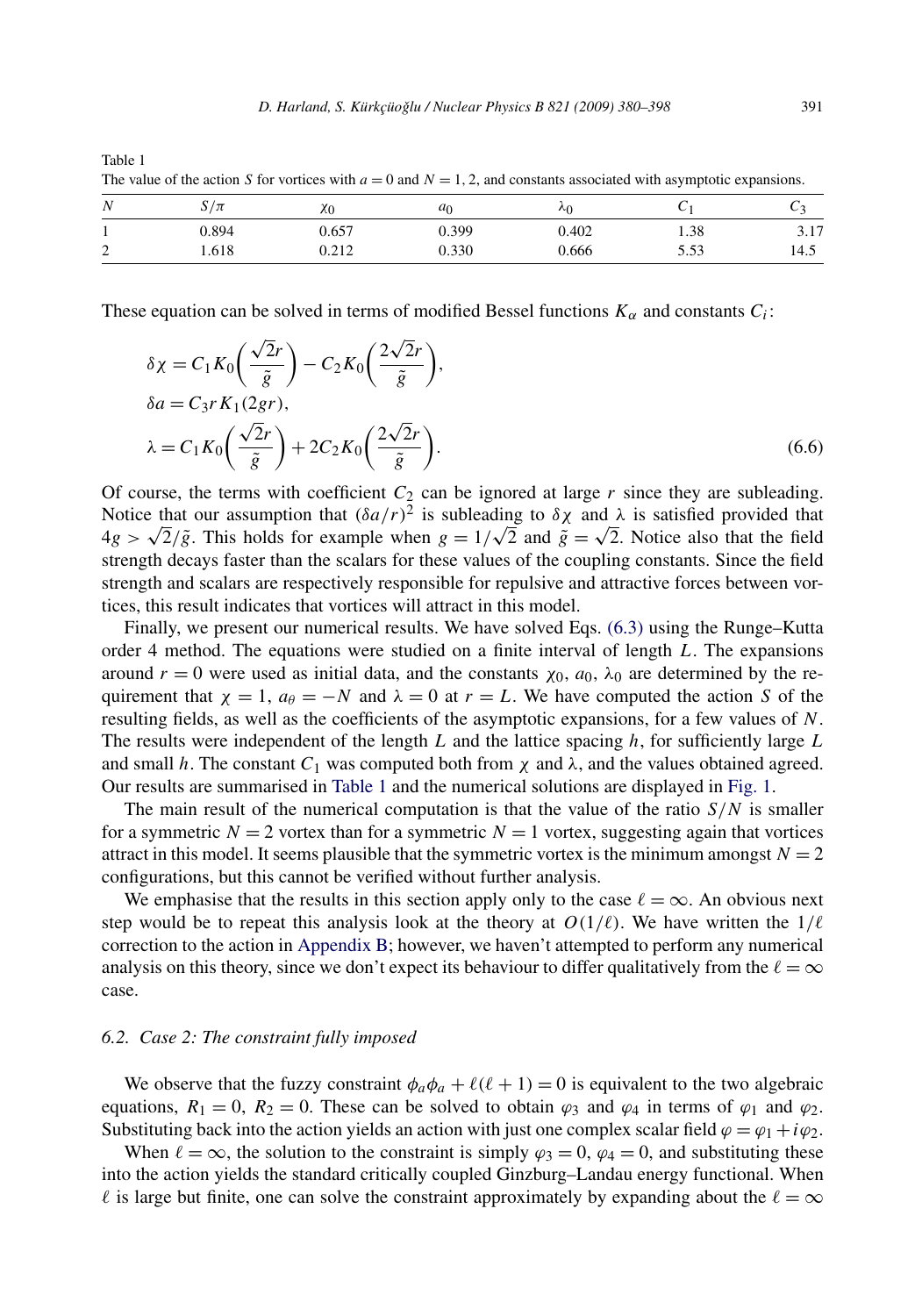<span id="page-12-0"></span>

Fig. 1. The axially symmetric vortex with no constraint. Graphs show  $\chi$ ,  $\lambda$ ,  $-a\theta$ , and  $f_{12} = \partial_r a\theta/r$  as functions of *r*, for  $N = 1$  (solid) and  $N = 2$  (dashed).

solution in powers of  $1/\ell$ . To leading order, this approximate solution is

$$
\varphi_3 = -\frac{1}{2\ell^2} \left( 1 - |\varphi|^2 \right) + O\left(\frac{1}{\ell^3}\right), \qquad \varphi_4 = \frac{1}{2\ell} \left( 1 - |\varphi|^2 \right) + O\left(\frac{1}{\ell^2}\right). \tag{6.7}
$$

Taking now  $g = 1/\sqrt{2}$  and  $\tilde{g} = \sqrt{2}$  and substituting the approximate solution above into the ansatz determines the leading order correction to the action:

$$
S = \frac{1}{2} \int_{\mathbb{R}^2} d^2 y \frac{1}{4} \left( f_{\mu\nu} f^{\mu\nu} + h_{\mu\nu} h^{\mu\nu} + \frac{1}{\ell} h_{\mu\nu} f^{\mu\nu} \right) + \left( 1 - \frac{1}{4\ell^2} \right) |D_{\mu}\varphi|^2
$$
  
+ 
$$
\frac{1}{8\ell^2} (\partial_{\mu} |\varphi|^2)^2 + \frac{1}{2} \left( 1 + \frac{1}{2\ell^2} \right) (1 - |\varphi|^2)^2.
$$
 (6.8)

The equation of motion for  $h_{\mu\nu}$  is solved by  $h_{\mu\nu} = -f_{\mu\nu}/(2\ell)$ , and substituting back gives

$$
S = \frac{1}{2} \int_{\mathbb{R}^2} d^2 y \frac{1}{4} \left( 1 - \frac{1}{4\ell^2} \right) f_{\mu\nu} f^{\mu\nu} + \left( 1 - \frac{1}{4\ell^2} \right) |D_{\mu}\varphi|^2
$$
  
+ 
$$
\frac{1}{8\ell^2} (\partial_{\mu} |\varphi|^2)^2 + \frac{1}{2} \left( 1 + \frac{1}{2\ell^2} \right) (1 - |\varphi|^2)^2.
$$
 (6.9)

With  $\ell = \infty$ , the standard Ginzburg–Landau energy functional is recovered, as is evident from (6.9). An interesting feature of the perturbed action is that the kinetic term for  $\varphi = \varphi_1 + i\varphi_2$  is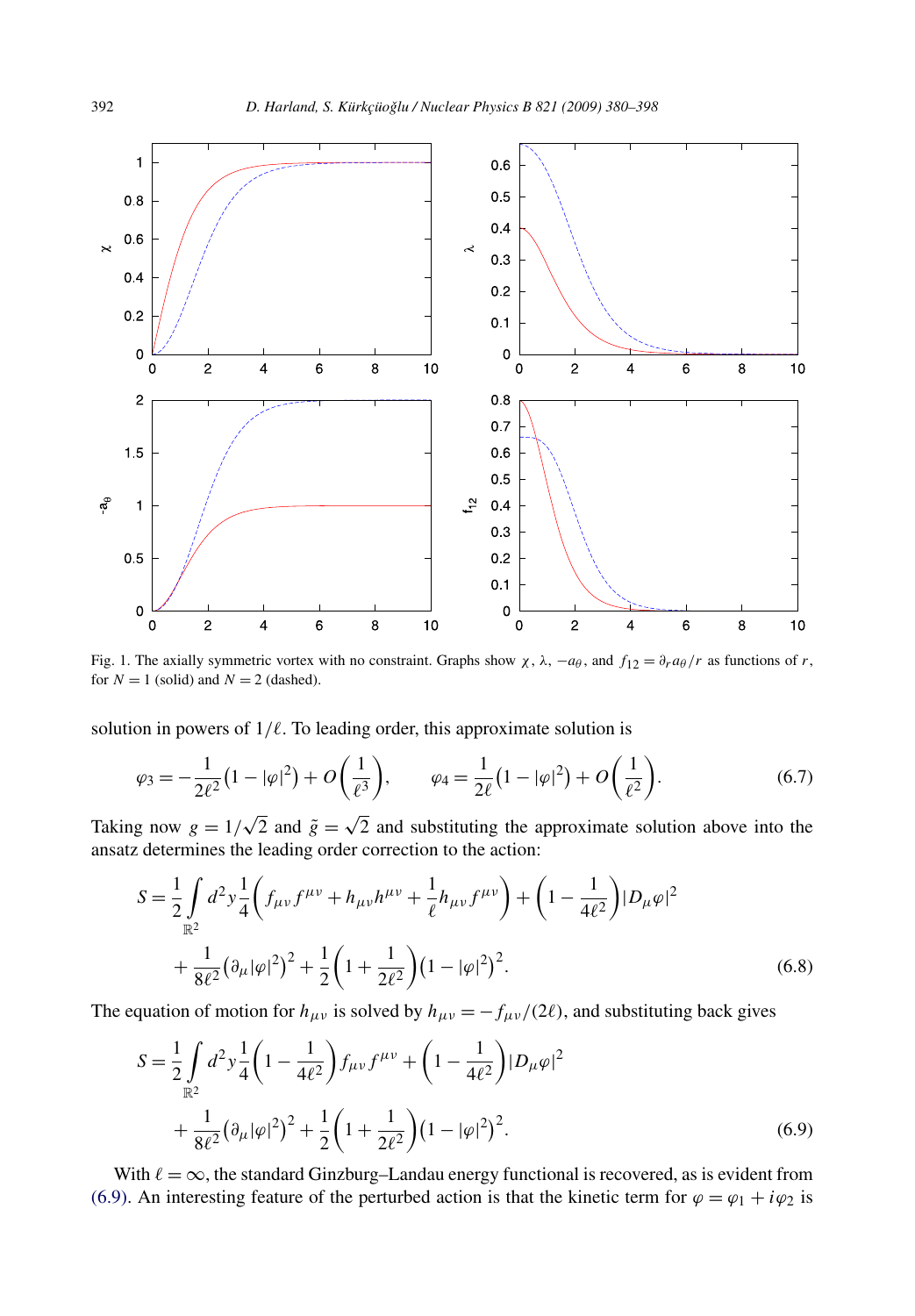non-linear. This arises simply because the fields  $\varphi_1$ ,  $\varphi_2$  take values in the curved 2-manifold of solutions to the fuzzy constraint in  $\mathbb{R}^4$ .

In order to look for vortex solutions, we again make a radial ansatz  $a_r = 0$ ,  $\varphi = \chi(r) \exp(i N \theta)$ ,  $a = a_{\theta}(r) d\theta$ . Substituting into the action yields

$$
S = \pi \int_{0}^{\infty} dr \left( 1 - \frac{1}{4\ell^2} \right) \left( \frac{1}{2r} a_{\theta}^{\prime 2} + r \chi^{\prime 2} + \frac{1}{r} (N + a_{\theta})^2 \chi^2 \right) + \frac{r}{2\ell^2} \chi^2 \chi^{\prime 2} + \left( 1 + \frac{1}{2\ell^2} \right) \frac{r}{2} (1 - \chi^2)^2.
$$
 (6.10)

The Euler–Lagrange equations for this functional are

$$
0 = \left(1 - \frac{1}{4\ell^2} + \frac{\chi^2}{2\ell^2}\right) \left(\chi'' + \frac{1}{r}\chi'\right) + \frac{1}{2\ell^2}\chi'^2 \chi - \left(\left(1 - \frac{1}{4\ell^2}\right)\frac{1}{r^2}(N + a_\theta)^2 + \left(1 + \frac{1}{2\ell^2}\right)(\chi^2 - 1)\right)\chi,
$$
(6.11)

$$
0 = a''_{\theta} - \frac{1}{r}a'_{\theta} - 2(a_{\theta} + N)\chi^2.
$$
\n(6.12)

The perturbative solution about  $r = 0$  is

$$
\chi = \chi_0 r^N + O(r^{N+2}),
$$
  
\n
$$
a_{\theta} = a_0 r^2 + O(r^4).
$$
\n(6.13)

With  $\chi = 1 - \delta \chi$ ,  $a_\theta = -N + \delta a$ , the large *r* expansion of the Euler–Lagrange equations is

$$
0 = \left(1 + \frac{1}{4\ell^2}\right)\left(\chi'' + \frac{1}{r}\chi'\right) - 2\left(1 + \frac{1}{2\ell^2}\right)\delta\chi,
$$
  

$$
0 = \delta a'' - \frac{1}{r}\delta a' - 2\delta a.
$$
 (6.14)

These equations are solved by

∞

$$
\delta \chi = D_1 K_0 \left( \sqrt{2 \frac{1 + 1/(2\ell^2)}{1 + 1/(4\ell^2)}} r \right),
$$
  
 
$$
\delta a = D_2 r K_1 (\sqrt{2}r).
$$
 (6.15)

Notice that, for  $1/\ell \neq 0$ , the scalar  $\delta \chi$  decays faster than the field strength. Since the field strength is responsible for a repulsive force, this indicates that vortices will repel in this model.

Finally, we have found numerical solutions to the Euler–Lagrange equations for a range of values of  $1/\ell$ , using the same method as in the previous subsection. With  $1/\ell = 0$  our data agrees with established results [\[20\];](#page-18-0) in [Table 2](#page-14-0) we display the  $1/\ell = 0$  results, together with the leading order correction. The numerical solutions are displayed in [Fig. 2.](#page-14-0)

Notice that when  $1/\ell \neq 0$ , the value of the ratio *S/N* is larger for  $N = 2$  than for  $N = 1$ , suggesting that the axially symmetric 2-vortex is unstable. The simplest possible interpretation of our numerical and analytical results is that the axially symmetric 2-vortex is unstable to decay into two 1-vortices, which repel until they reach infinite separation. However, more complicated behaviour is not ruled out – for example, the axially symmetric 2-vortex could be a local minimum of the action, or it could decay into a stable non-symmetric configuration.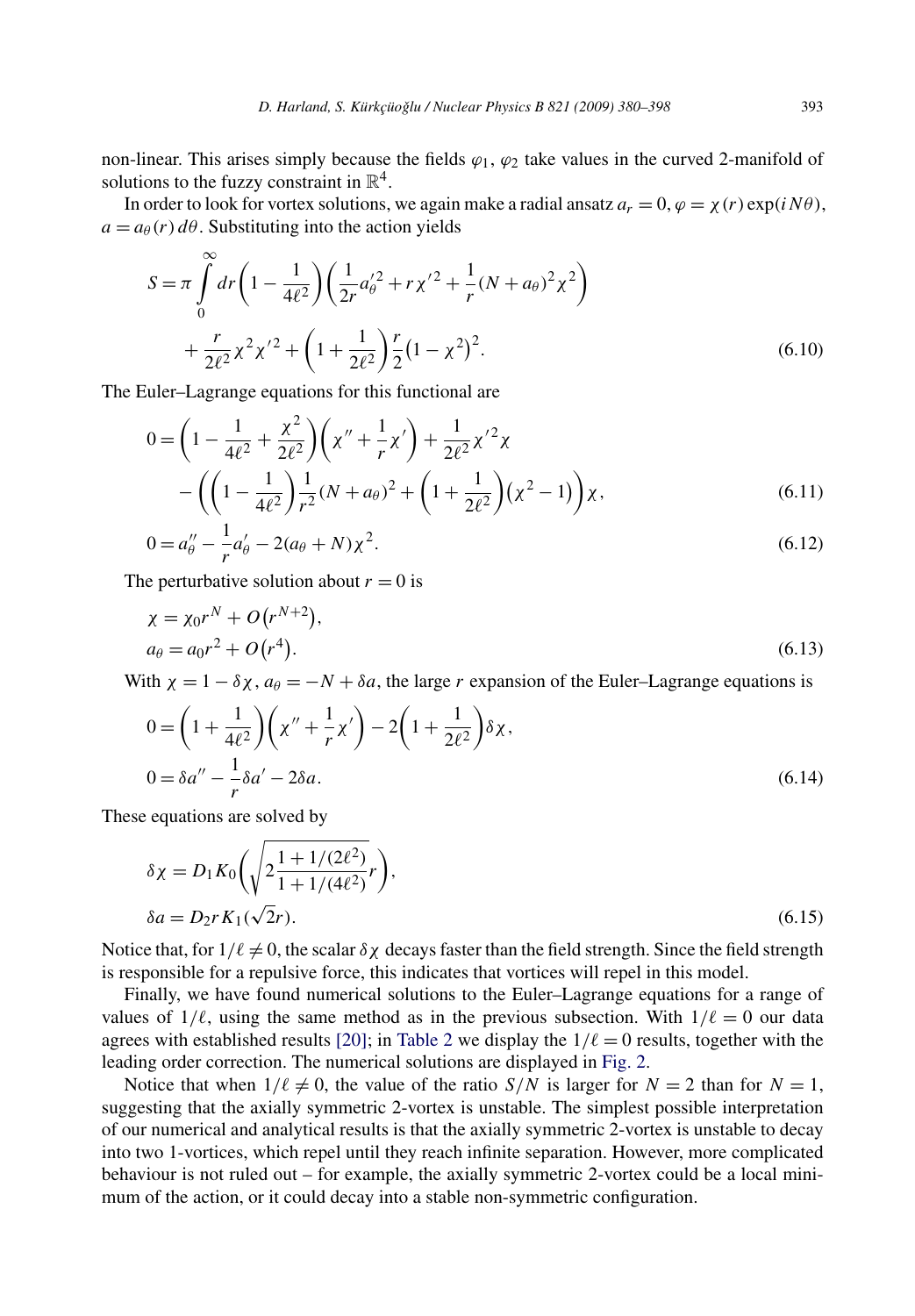| N                                    | $S/\pi$                                                               | X <sub>0</sub>                                            | a <sub>0</sub>                                                                  | ${\cal D}_1$                                   | ${\cal D}_2$                                                 |
|--------------------------------------|-----------------------------------------------------------------------|-----------------------------------------------------------|---------------------------------------------------------------------------------|------------------------------------------------|--------------------------------------------------------------|
| $\mathbf{1}$                         | $1.00 - 0.0406\ell^{-2}$                                              | $0.853 + 0.284 \ell^{-2}$                                 | $0.500 + 0.128\ell^{-2}$                                                        | $1.71 - 0.68\ell^{-2}$                         | $2.42 - 0.48\ell^{-2}$                                       |
| $\overline{\mathbf{c}}$<br>$\approx$ | $2.00 - 0.0147\ell^{-2}$<br>1<br>$0.8\,$<br>$0.6\,$<br>$0.4\,$        | $0.459 + 0.247\ell^{-2}$<br>$N=1$                         | $0.500 + 0.145\ell^{-2}$<br>1<br>0.8<br>$0.6\,$<br>$\boldsymbol{\times}$<br>0.4 | $5.34 - 2.42\ell^{-2}$                         | $7.55 - 2.62\ell^{-2}$<br>$N=2$                              |
|                                      | $0.2\,$<br>$\mathbf 0$<br>$\overline{c}$<br>$\pmb{0}$<br>$\mathbf{1}$ | 5<br>3<br>$\overline{\mathbf{4}}$                         | 0.2<br>$\pmb{0}$<br>6<br>$\pmb{0}$                                              | $\mathbf 2$<br>3<br>1                          | $\sqrt{5}$<br>$\overline{\mathbf{4}}$<br>6                   |
| $\mathfrak{a}_\theta$                | 1<br>$0.8\,$<br>$0.6\,$<br>$0.4\,$<br>$0.2\,$                         |                                                           | $\overline{c}$<br>1.5<br>$\sigma$<br>$\mathbf{1}$<br>$0.5\,$                    |                                                |                                                              |
|                                      | $\pmb{0}$<br>$\overline{c}$<br>$\mathbf{1}$<br>$\mathsf 0$<br>1       | $\mathbf{3}$<br>5<br>$\overline{\mathbf{4}}$              | 0<br>6<br>$\mathbf 0$<br>1                                                      | $\overline{c}$<br>$\mathbf{3}$<br>$\mathbf{1}$ | $\overline{5}$<br>$\overline{\mathbf{4}}$<br>$6\phantom{1}6$ |
| $\mathfrak{t}^2$                     | $0.8\,$<br>$0.6\,$<br>0.4<br>$0.2\,$                                  |                                                           | $0.8\,$<br>$0.6\,$<br>$t_{12}$<br>0.4<br>$0.2\,$                                |                                                |                                                              |
|                                      | $\pmb{0}$<br>$\mathbf 2$<br>$\mathbf 0$<br>1                          | $\ensuremath{\mathsf{3}}$<br>5<br>$\overline{\mathbf{4}}$ | $\pmb{0}$<br>$\,$ 6 $\,$<br>$\pmb{0}$                                           | $\mathbf 2$<br>3<br>1                          | 5<br>$\overline{\mathbf{4}}$<br>6                            |

<span id="page-14-0"></span>Table 2 The value of the action *S* for vortices with  $a = \infty$  and  $N = 1, 2$ , and constants associated with asymptotic expansions.

Fig. 2. The axially symmetric vortex with constraint fully imposed. The left column corresponds to  $N = 1$ , and the right to  $N = 2$ . Graphs show  $\chi$ ,  $-a\theta$ , and  $f_{12} = \frac{\partial r}{\partial \theta}$  *r* as functions of *r*, for  $\ell^{-2} = 0$  (solid) and  $\ell^{-2} = 0.1$  (dashed).

# **7. Conclusion**

In this paper, following the fuzzy generalization of the CSDR scheme, we have first determined the most general SU(2) equivariant gauge connection over  $M \times S_F^2$  and used it to dimensionally reduce the Yang–Mills theory over this space to an Abelian Higgs-type theory over  $M$ . Our results explicitly confirm that successful CSDR schemes can be implemented in the fuzzy setting. The main difference in the fuzzy scheme compared with standard CSDR is that additional degrees of freedom are present in the SU*(*2*)* equivariant gauge connection and they contribute as additional real scalars in the reduced theory. We have seen that, this new feature of the reduced theory can be successfully attributed to the fact that the gauge field on the fuzzy sphere has three components rather than two. These new real scalars appearing in the reduced action can be suppressed by including a constraint term in the Yang–Mills action, which gives a mass to one component of the gauge field. If this mass is chosen very large, the reduced action obtained from the fuzzy reduction is very similar to the reduced action obtained from the standard CSDR.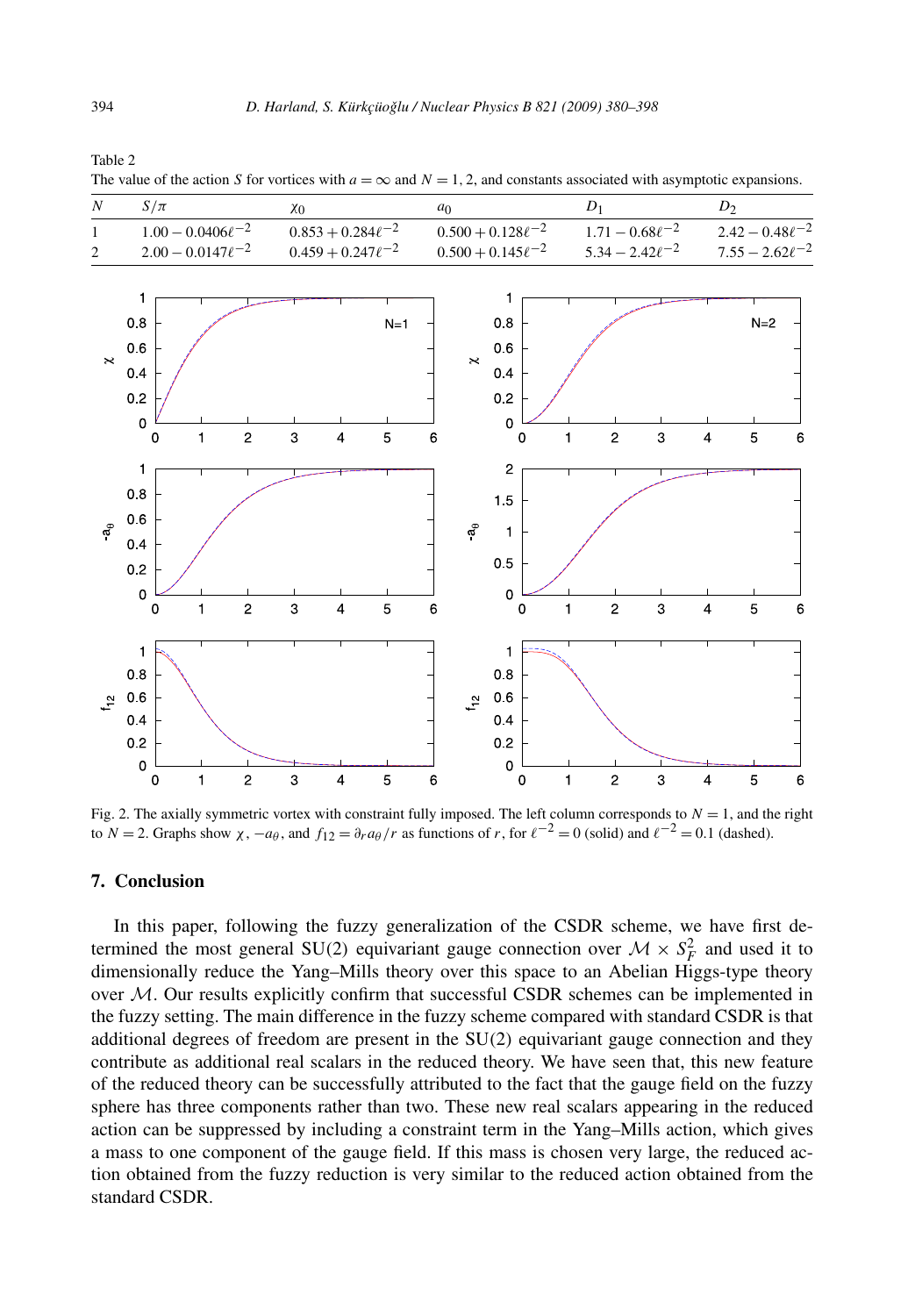<span id="page-15-0"></span>We have also found analytical and numerical evidence for vortices in the reduced theory over  $\mathbb{R}^2$ , which map back to instantons on  $\mathbb{R}^2 \times S_F^2$ . However, the vortices obtained in the fuzzy reduction are not BPS, unlike in the standard reduction. This fact can again be attributed to the gauge field on the fuzzy sphere having three, rather than two, components. The self-dual equation for instantons is intrinsically 4-dimensional, so it doesn't make sense for a gauge field on  $\mathbb{R}^2 \times S_F^2$ with 5 components to be self-dual. The fuzzy constraint, while removing one component of the gauge field, still doesn't seem to allow any BPS property.

Instead of being BPS, the vortices in the reduced model either attract or repel, according to whether the parameter  $a$  is 0 or  $\infty$ . One might hope that for some intermediate value of  $a$ critically coupled vortices exist; however, we doubt that this is the case, since we have not found a natural self-dual equation on  $\mathbb{R}^2 \times S_F^2$ . We believe that the vortices in the reduced theories deserve more study. Apart from a more rigorous analysis of their stability and interactions, it would be interesting to see whether the additional scalars allow the existence of "super-conducting strings" [\[21\],](#page-18-0) or even more exotic solutions.

Much of our analysis has focused on the case where  $\ell$  is large, so it might prove fruitful to study the same reduction from a small  $\ell$  point of view: for example, by fixing  $\ell$  and working directly with matrices rather than algebraic identities. It is possible that other interesting new features may emerge in this case. We also would like to mention briefly that vortices have also recently been studied in the context of Yang–Mills theory on  $\mathcal{M} \times X$ , with X chosen to be discrete 2-point space [\[22\].](#page-18-0) More work is necessary to reveal points of contact of this study with present developments, if there are any.

There are several other interesting questions which remain to be studied. Recently, there has been some new developments in incorporating fermions into fuzzy reduction schemes [\[7,23\]](#page-17-0) (see also [\[24\]](#page-18-0) for related developments), so it would be definitely interesting to try to incorporate the fermions into the example presented here. It would also be worthwhile to perform the dimensional reduction on  $\mathcal{M}_{\times} S_F^2$  where M too is a non-commutative manifold such as the 2*d*-dimensional Moyal space  $\mathbb{R}_{\theta}^{2d}$  and compare our results with those of Ref. [\[4\]](#page-17-0) in which the reduction over  $\mathbb{R}_{\theta}^{2d} \times S^2$  is considered and non-commutative BPS vortices over  $\mathbb{R}_{\theta}^{2d}$  have been found. Progress on these topics will be reported elsewhere.

#### **Acknowledgements**

We thank O. Lechtenfeld and A.D. Popov for useful comments and suggestions. S.K. was supported by the cluster of excellence EXC 201 *QUEST* of the Leibniz Universität Hannover and by the Deutsche Forschungsgemeinschaft (DFG) under Grant No. LE 838/9. D.H. is supported by the Graduiertenkolleg 1463 *Analysis, Geometry and String Theory*.

#### **Appendix A. Explicit formulae**

In this appendix, we list the explicit expressions for  $P_1$ ,  $P_2$ ,  $P_3$ ,  $Q_1$ ,  $Q_2$ ,  $Q_3$  and  $R_1$ ,  $R_2$  which were introduced for brevity of notation in Section [5.](#page-8-0)

We have

$$
P_1 = \frac{\ell^2 + \ell - 1/4}{(\ell + 1/2)^2} \varphi_3 + \frac{1}{\ell + 1/2} \varphi_4,\tag{A.1}
$$

$$
P_2 = (1 - \varphi_3) \left( 1 + \frac{\varphi_4}{\ell + 1/2} - \frac{\varphi_3}{2(\ell + 1/2)^2} \right),\tag{A.2}
$$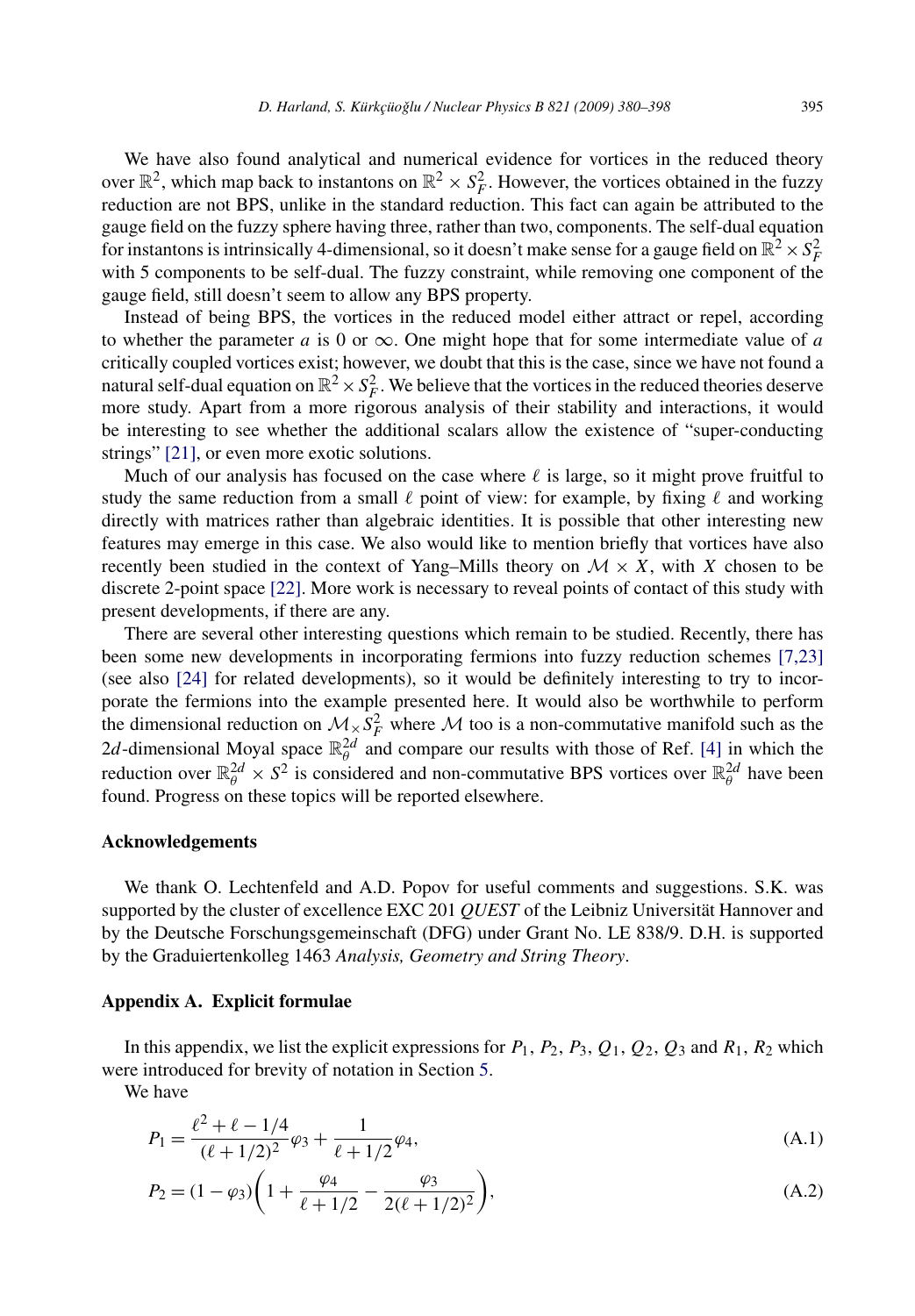$$
P_3 = \frac{\ell^2 + \ell}{(\ell + 1/2)^2} (\varphi_3^2 - 2\varphi_3) + \varphi_4^2 + 2 \frac{\ell^2 + \ell - 1/4}{\ell + 1/2} \varphi_4.
$$
 (A.3)

 $Q_{1,2,3}$  are given in terms of the above  $P_{1,2,3}$ 

$$
Q_1 = \frac{1}{2} \frac{(\ell^2 + \ell)(\ell^2 + \ell - 1/4)}{(\ell + 1/2)^4},
$$
\n
$$
Q_2 = \frac{\ell^2 + \ell}{(\ell + 1/2)^2} \left( P_1^2 - \frac{\ell^2 + \ell - 1/4}{(\ell + 1/2)^2} P_2 + \frac{1}{2(\ell + 1/2)^2} P_3 \right)
$$
\n
$$
= -\frac{(\ell^2 + \ell)(\ell^2 + \ell - 1/4)}{(\ell + 1/2)^4} + \frac{(\ell^2 + \ell)(\ell^2 + \ell - 3/4)}{(\ell + 1/2)^4} \varphi_3
$$
\n
$$
+ \frac{(\ell^2 + \ell)((\ell + 1/2)^4 - (\ell + 1/2)^2 + 3/8)}{(\ell + 1/2)^6} \varphi_3^2
$$
\n
$$
+ 3 \frac{(\ell^2 + \ell)(\ell^2 + \ell - 1/4)}{(\ell + 1/2)^5} \varphi_3 \varphi_4 + \frac{3}{2} \frac{\ell^2 + \ell}{(\ell + 1/2)^4} \varphi_4^2,
$$
\n(A.5)

$$
Q_3 = \frac{1}{2} \frac{(\ell^2 + \ell)(\ell^2 + \ell - 1/4)}{(\ell + 1/2)^4} P_2^2 + \frac{1}{8} \frac{\ell^2 + \ell + 3/4}{(\ell + 1/2)^4} P_3^2 - \frac{1}{2} \frac{\ell^2 + \ell}{(\ell + 1/2)^4} P_2 P_3. \tag{A.6}
$$

For  $R_1$  and  $R_2$  we find

$$
R_1 = -\frac{1}{2}(\varphi_1^2 + \varphi_2^2 - 1) - \frac{1}{4(\ell + \frac{1}{2})^2}\varphi_3 - \left((\ell + \frac{1}{2}) - \frac{1}{2(\ell + \frac{1}{2})}\right)\varphi_4
$$
  
 
$$
- \left(\frac{1}{4} - \frac{3}{16(\ell + \frac{1}{2})^2}\right)\varphi_3^2 - \frac{1}{4(\ell + \frac{1}{2})}\varphi_3\varphi_4 - \frac{1}{4}\varphi_4^2,
$$
 (A.7)  
\n
$$
R_2 = \frac{1}{4(\ell + \frac{1}{2})}(\varphi_1^2 + \varphi_2^2 - 1) - \left((\ell + \frac{1}{2}) - \frac{3}{4(\ell + \frac{1}{2})}\right)\varphi_3 - \frac{1}{2}\varphi_4 - \frac{1}{16(\ell + \frac{1}{2})^3}\varphi_3^2
$$
  
\n
$$
- \left(\frac{1}{2} - \frac{1}{4(\ell + \frac{1}{2})^2}\right)\varphi_3\varphi_4 - \frac{1}{4(\ell + \frac{1}{2})}\varphi_4^2.
$$
 (A.8)

# Appendix B. Reduced action at order  $\frac{1}{\ell}$

At order  $\frac{1}{\ell}$  the reduced action takes the form

$$
S = \int_{\mathcal{M}} d^d y \frac{1}{16g^2} \left( f_{\mu\nu} f^{\mu\nu} + h_{\mu\nu} h^{\mu\nu} + \frac{1}{\ell} h_{\mu\nu} f^{\mu\nu} \right) + \frac{1}{2} |D_\mu \varphi|^2 + \frac{1}{4} \left( 1 - \frac{1}{\ell} \right) (\partial_\mu \varphi_3)^2 + \frac{1}{4} (\partial_\mu \varphi_4)^2 + \frac{1}{2\ell} (\partial_\mu \varphi_3) (\partial_\mu \varphi_4) + V_1 |_{\frac{1}{\ell}} + V_2 |_{\frac{1}{\ell}} + O \left( \frac{1}{\ell^2} \right),
$$
 (B.1)

where

$$
V_1|_{\frac{1}{\ell}} = \frac{1}{\tilde{g}^2} \left( \frac{1}{2} \left( |\varphi|^2 + \varphi_3 - 1 \right)^2 + \varphi_3^2 |\varphi|^2 + \frac{1}{2} \varphi_4^2 \right) + \frac{1}{\ell} \left( 3|\varphi|^2 \varphi_3 \varphi_4 + \frac{1}{2} \varphi_4 (\varphi_3^2 - 2\varphi_3 + \varphi_4) \right)
$$
(B.2)

<span id="page-16-0"></span>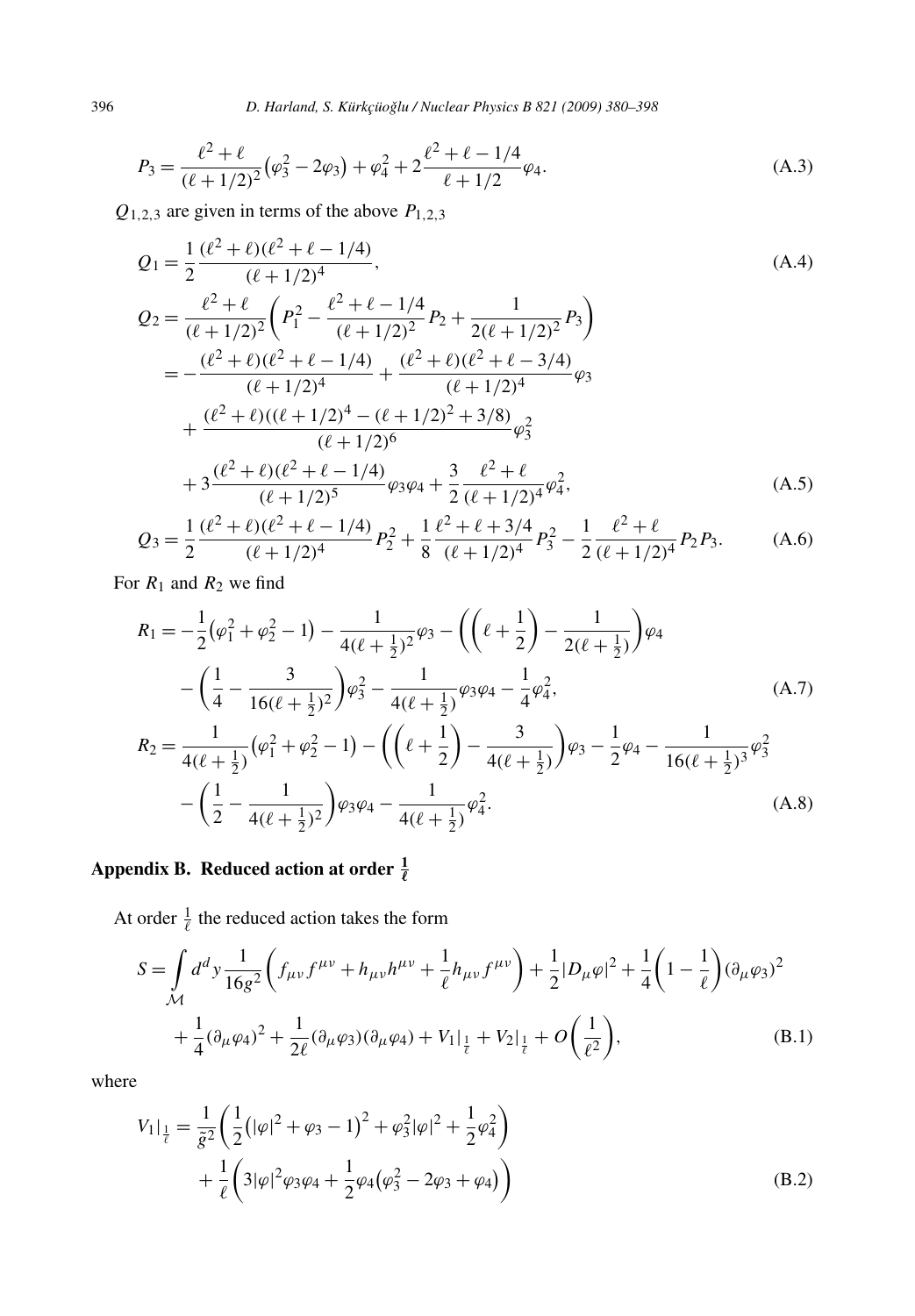<span id="page-17-0"></span>and

$$
V_{2}|_{\frac{1}{\ell}} = a^{2} \left( \left( |\varphi|^{2} - 1 \right)^{2} + \frac{1}{16} \varphi_{3}^{4} + \frac{1}{4} \varphi_{3}^{3} + \left( \left( \ell + \frac{1}{2} \right)^{2} - \frac{3}{2} \right) \varphi_{3}^{2} + \frac{1}{16} \varphi_{4}^{4} + \frac{1}{2} \left( \ell + 1 + \frac{3}{4\ell} \right) \varphi_{4}^{3} + \ell(\ell + 1) \varphi_{4}^{2} + \left( |\varphi|^{2} - 1 \right)^{2} \left( \frac{1}{4} (\varphi_{3}^{2} + \varphi_{4}^{2}) + \frac{1}{4\ell} \varphi_{3} \varphi_{4} + \left( \ell + \frac{1}{2} - \frac{3}{4\ell} \right) \varphi_{4} \right) + \frac{1}{4\ell} \varphi_{3}^{3} \varphi_{4} + \frac{3}{8} \varphi_{3}^{2} \varphi_{4}^{2} + \left( \frac{3}{2} \left( \ell + \frac{1}{2} \right) - \frac{9}{4\ell} \right) \varphi_{3}^{2} \varphi_{4} + \left( 2 \left( \ell + \frac{1}{2} \right) - \frac{3}{2\ell} \right) \varphi_{3} \varphi_{4} + \frac{9}{4} \varphi_{3} \varphi_{4}^{2} + \frac{1}{2\ell} \varphi_{3} \varphi_{4}^{3} \right).
$$
\n(B.3)

#### **References**

- [1] E. Witten, Some exact multipseudoparticle solutions of classical Yang–Mills theory, Phys. Rev. Lett. 38 (1977) 121.
- [2] P. Forgacs, N.S. Manton, Space–time symmetries in gauge theories, Commun. Math. Phys. 72 (1980) 15.
- [3] D. Kapetanakis, G. Zoupanos, Coset space dimensional reduction of gauge theories, Phys. Rep. 219 (1992) 1.
- [4] O. Lechtenfeld, A.D. Popov, R.J. Szabo, Noncommutative instantons in higher dimensions, vortices and topological K-cycles, JHEP 0312 (2003) 022, arXiv:hep-th/0310267; O. Lechtenfeld, A.D. Popov, R.J. Szabo, Rank two quiver gauge theory, graded connections and noncommutative vortices, JHEP 0609 (2006) 054, arXiv:hep-th/0603232; O. Lechtenfeld, A.D. Popov, R.J. Szabo, Quiver gauge theory and noncommutative vortices, Prog. Theor. Phys. Suppl. 171 (2007) 258, arXiv:0706.0979 [hep-th].
- [5] A.D. Popov, R.J. Szabo, Quiver gauge theory of non-abelian vortices and noncommutative instantons in higher dimensions, J. Math. Phys. 47 (2006) 012306, arXiv:hep-th/0504025.
- [6] A.D. Popov, Integrability of vortex equations on Riemann surfaces, arXiv:0712.1756 [hep-th]; A.D. Popov, Non-Abelian vortices on Riemann surfaces: An integrable case, Lett. Math. Phys. 84 (2008) 139, arXiv:0801.0808 [hep-th];

A.D. Popov, Explicit non-Abelian monopoles in *SU(N)* pure Yang–Mills theory, Phys. Rev. D 77 (2008) 125026, arXiv:0803.3320 [hep-th].

- [7] B.P. Dolan, R.J. Szabo, Dimensional reduction, monopoles and dynamical symmetry breaking, JHEP 0903 (2009) 059, arXiv:0901.2491 [hep-th].
- [8] J. Madore, The fuzzy sphere, Class. Quantum Grav. 9 (1992) 69; J. Madore, An Introduction to Noncommutative Differential Geometry and Its Physical Applications, Cambridge University Press, Cambridge, 1995.
- [9] A.P. Balachandran, S. Kurkcuoglu, S. Vaidya, Lectures on Fuzzy and Fuzzy SUSY Physics, World Scientific, Singapore, 2007, arXiv:hep-th/0511114.
- [10] U. Carow-Watamura, S. Watamura, Noncommutative geometry and gauge theory on fuzzy sphere, Commun. Math. Phys. 212 (2000) 395, arXiv:hep-th/9801195.
- [11] P. Presnajder, Gauge fields on the fuzzy sphere, Mod. Phys. Lett. A 18 (2003) 2431.
- [12] H. Steinacker, Quantized gauge theory on the fuzzy sphere as random matrix model, Nucl. Phys. B 679 (2004) 66, arXiv:hep-th/0307075.
- [13] P. Aschieri, J. Madore, P. Manousselis, G. Zoupanos, Dimensional reduction over fuzzy coset spaces, JHEP 0404 (2004) 034, arXiv:hep-th/0310072; P. Aschieri, J. Madore, P. Manousselis, G. Zoupanos, Renormalizable theories from fuzzy higher dimensions, arXiv: hep-th/0503039.
- [14] H. Nastase, C. Papageorgakis, S. Ramgoolam, The fuzzy *S*<sup>2</sup> structure of M2–M5 systems in ABJM membrane theories, arXiv:0903.3966 [hep-th].
- [15] M. Arai, C. Montonen, S. Sasaki, Vortices, Q-balls and domain walls on dielectric M2-branes, JHEP 0903 (2009) 119, arXiv:0812.4437 [hep-th].
- [16] P. Aschieri, T. Grammatikopoulos, H. Steinacker, G. Zoupanos, Dynamical generation of fuzzy extra dimensions, dimensional reduction and symmetry breaking, JHEP 0609 (2006) 026, arXiv:hep-th/0606021.
- [17] H. Grosse, P. Presnajder, The Dirac operator on the fuzzy sphere, Lett. Math. Phys. 33 (1995) 171.